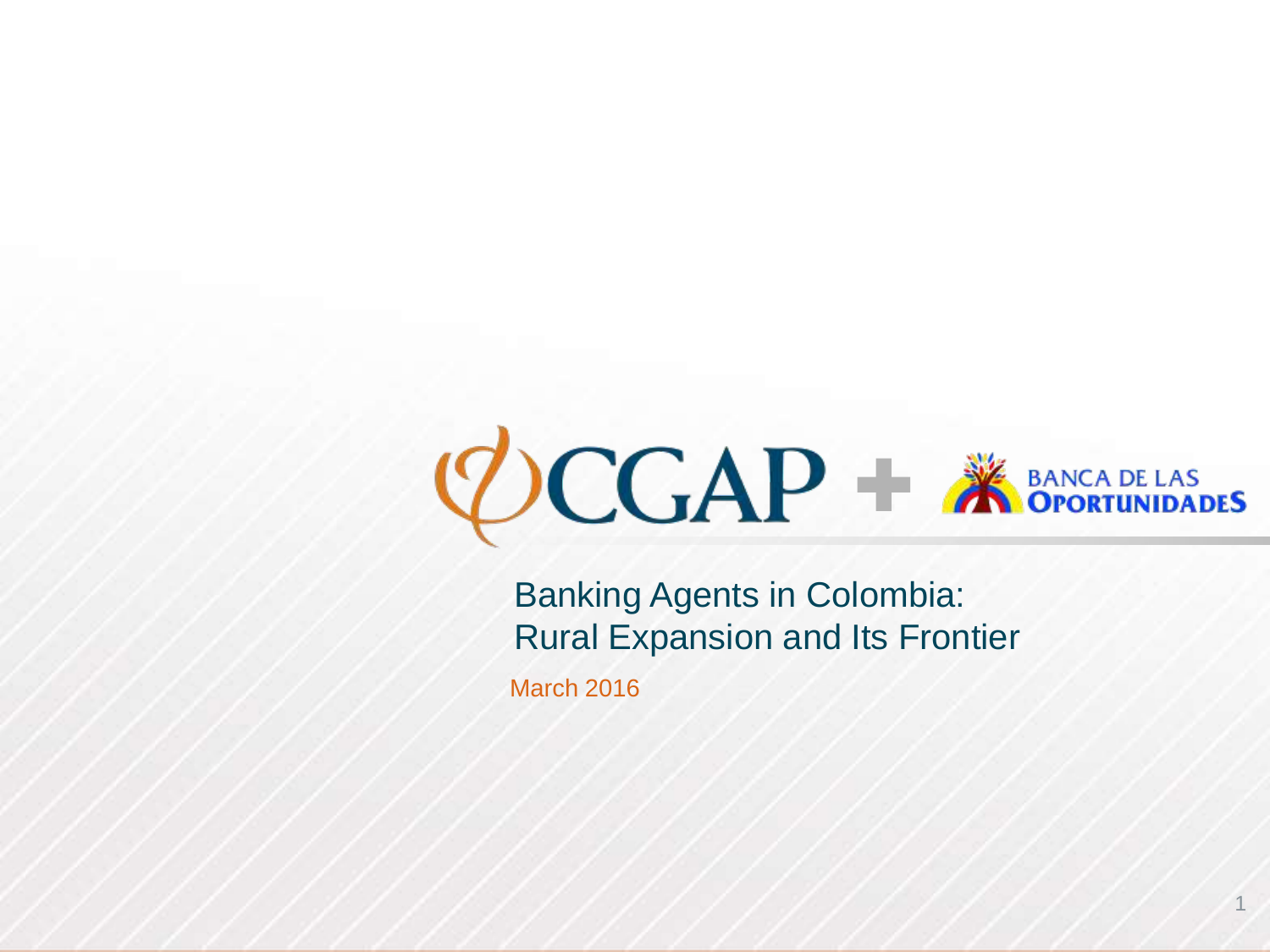## Main findings

- Standard reporting **duplicates by 98%** the number of banking agents in Colombia.
- **Aggregators operate 72%** of access points and are better positioned to expand rural coverage through increased operational efficiency.
- The existing agent business models **still have room for growth in 38%** of the 691 rural municipalities.
- **22% of rural municipalities struggle** with structural limitations and would benefit from specific policies aimed at improving the quality of financial access.



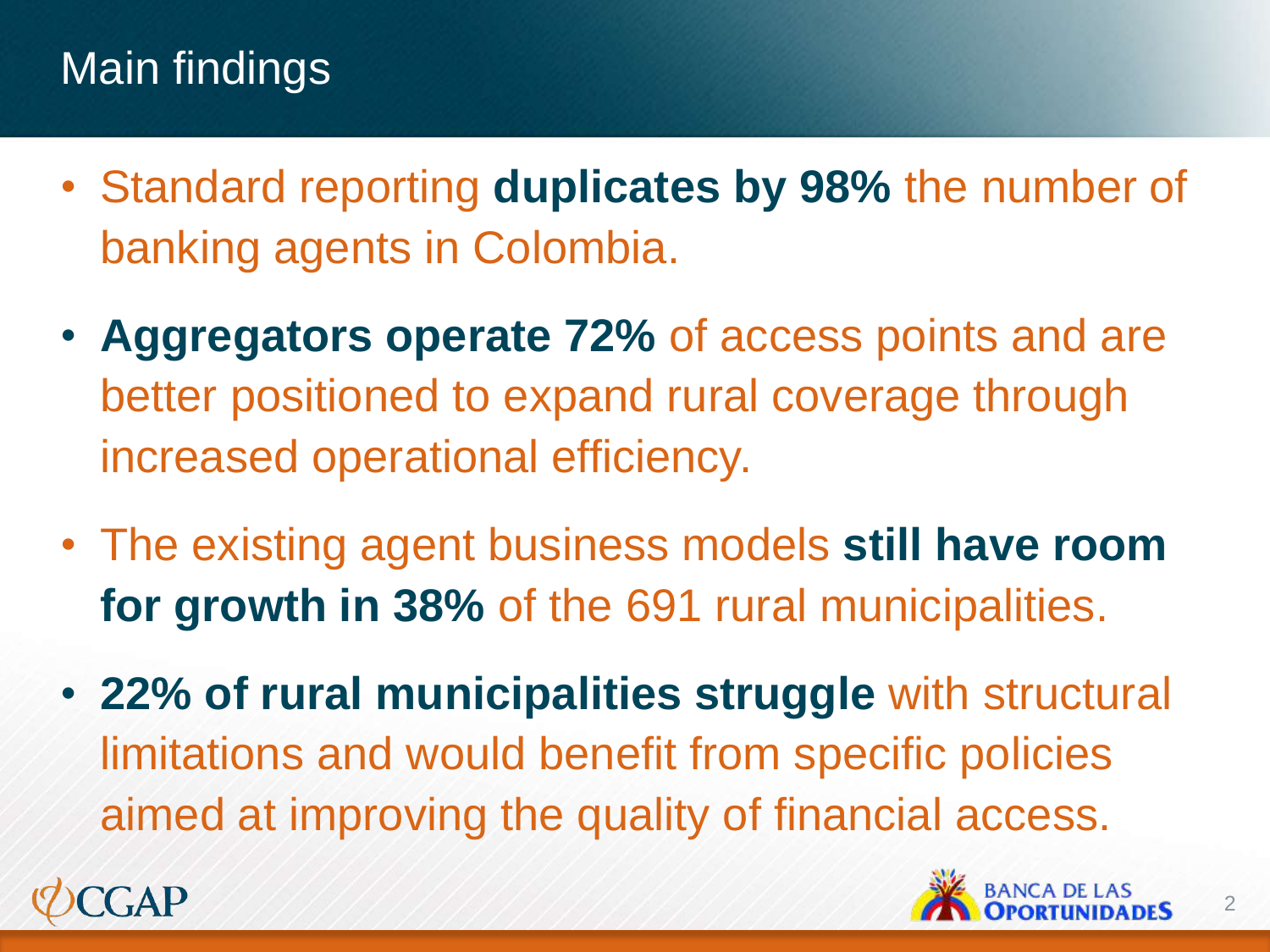# **1. State of the agent channel**

*Unduplicating access points in Colombia and the role of transactional aggregators*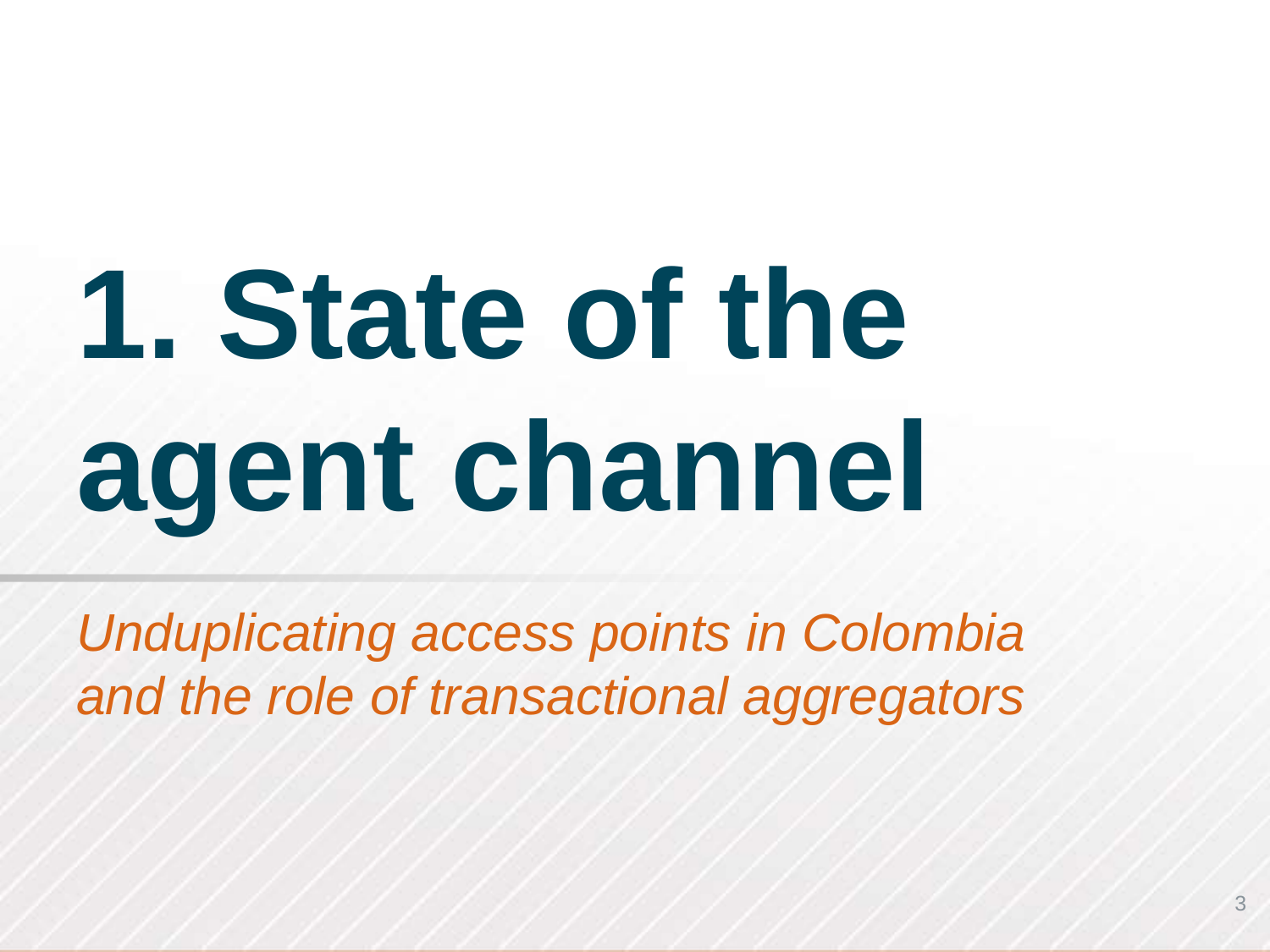## The channel can still grow leveraging its existing model

*Rural areas still have deficient coverage*

- The state of the banking agent channel is characterized by:
	- Duplication of access points through existing reporting mechanisms
	- A central role of transactional aggregators in operating the bulk of access points across urban and rural areas
	- The channel has not yet reached maturity in rural areas, where there is still room for growth



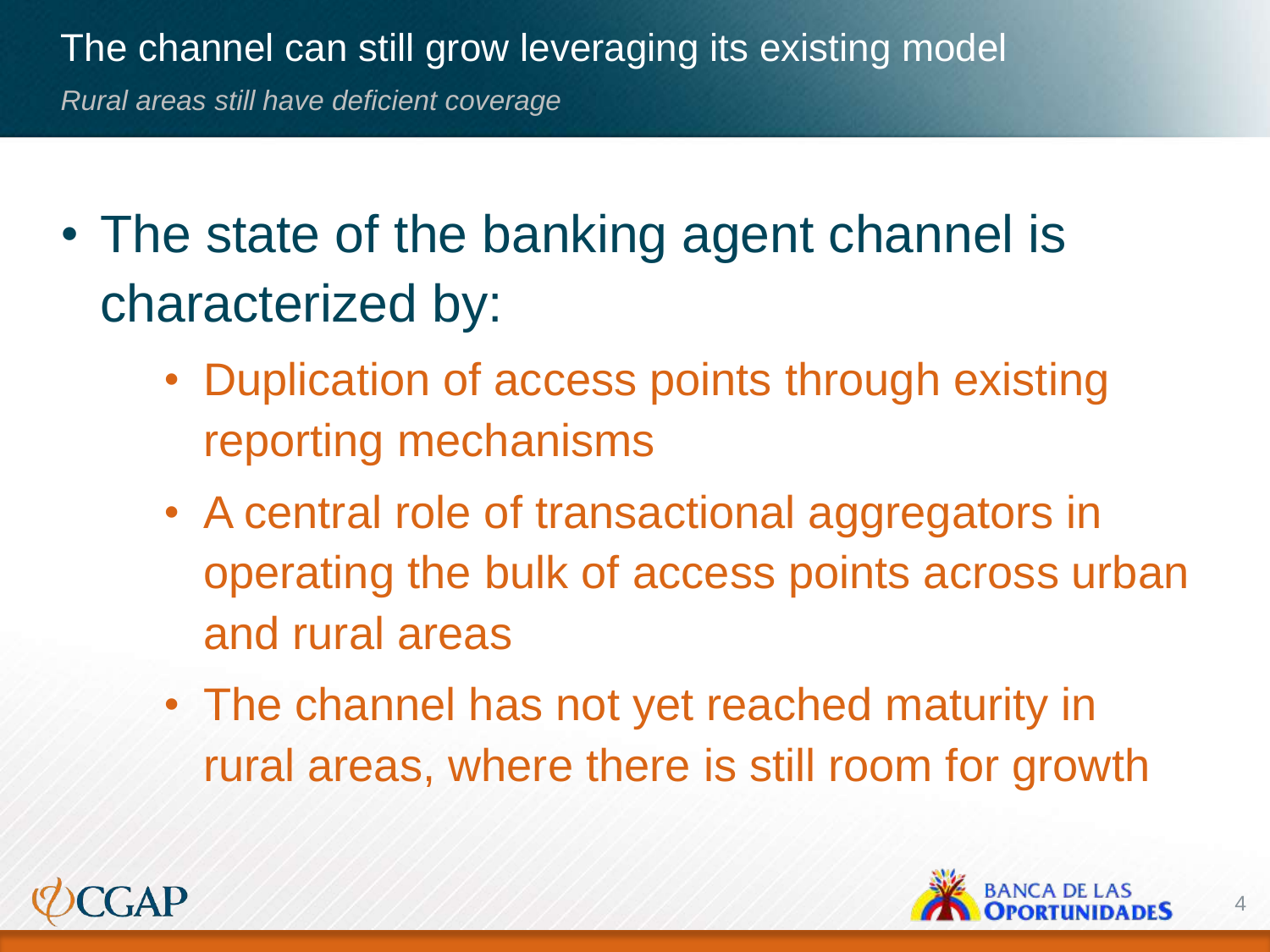## Reporting procedure duplicates total number of access points

*It also obscures the role of transactional aggregators*



#### **Agents/Banking correspondents as of Nov. 2014**

\* Including Corregimientos - CDs. See methodological notes.

**BANCA DE LAS**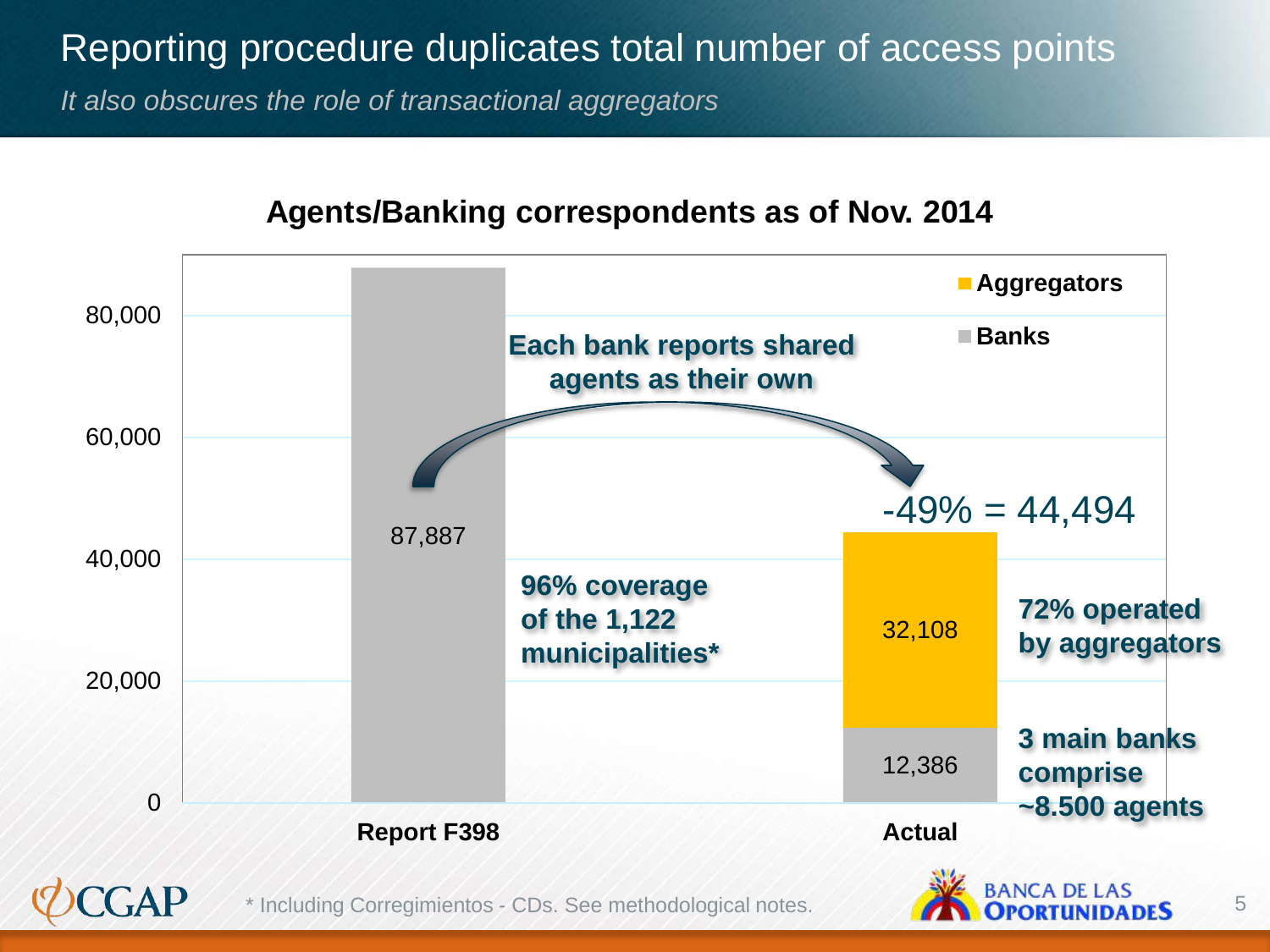## What is the role of aggregators in expanding access

*Aggregators increase revenue and thus viability for agents*





6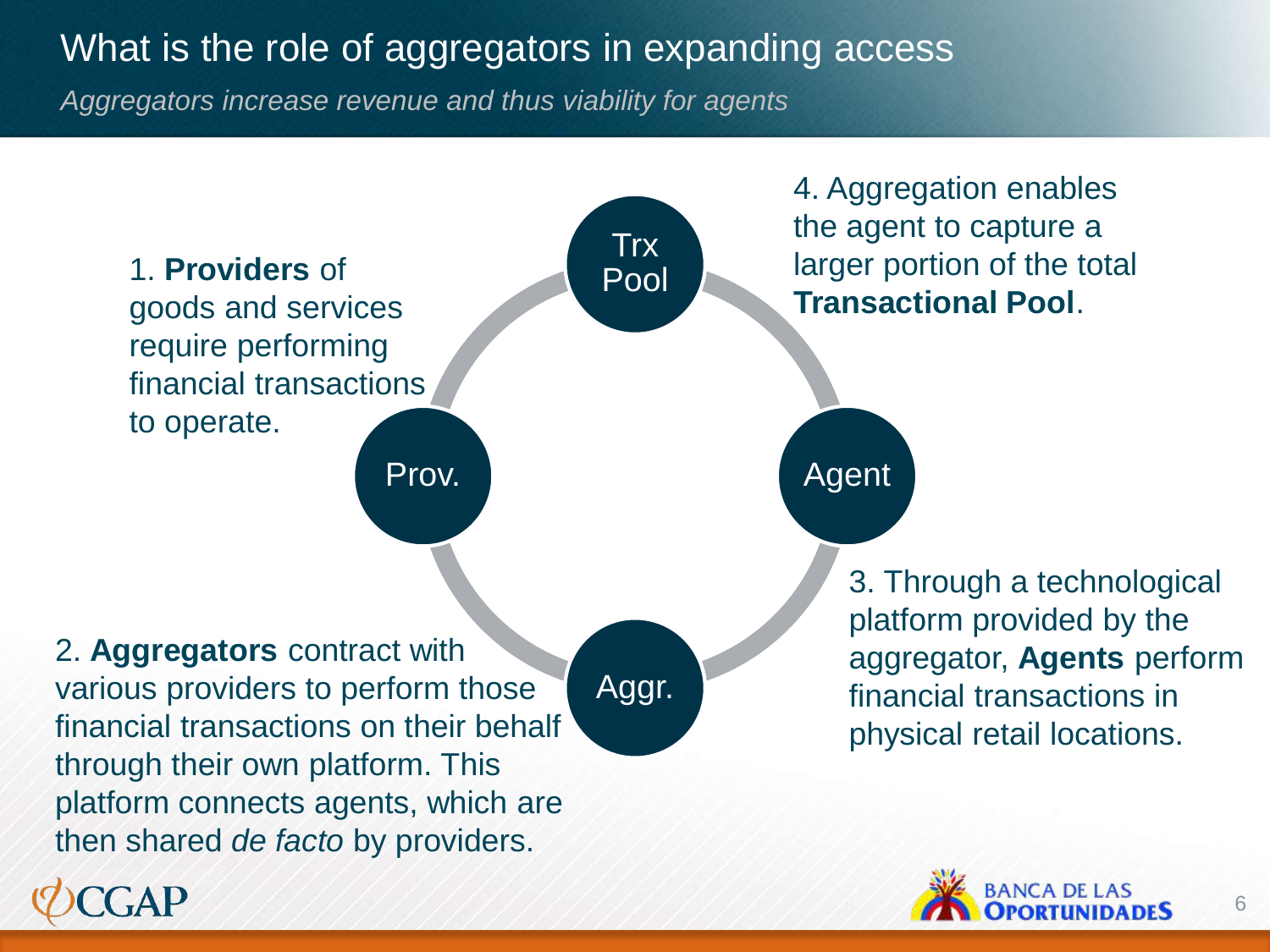## Agent's transactional pool in Colombia

*The present study focuses exlcusively on the banking and bill payment portion (red)*



7

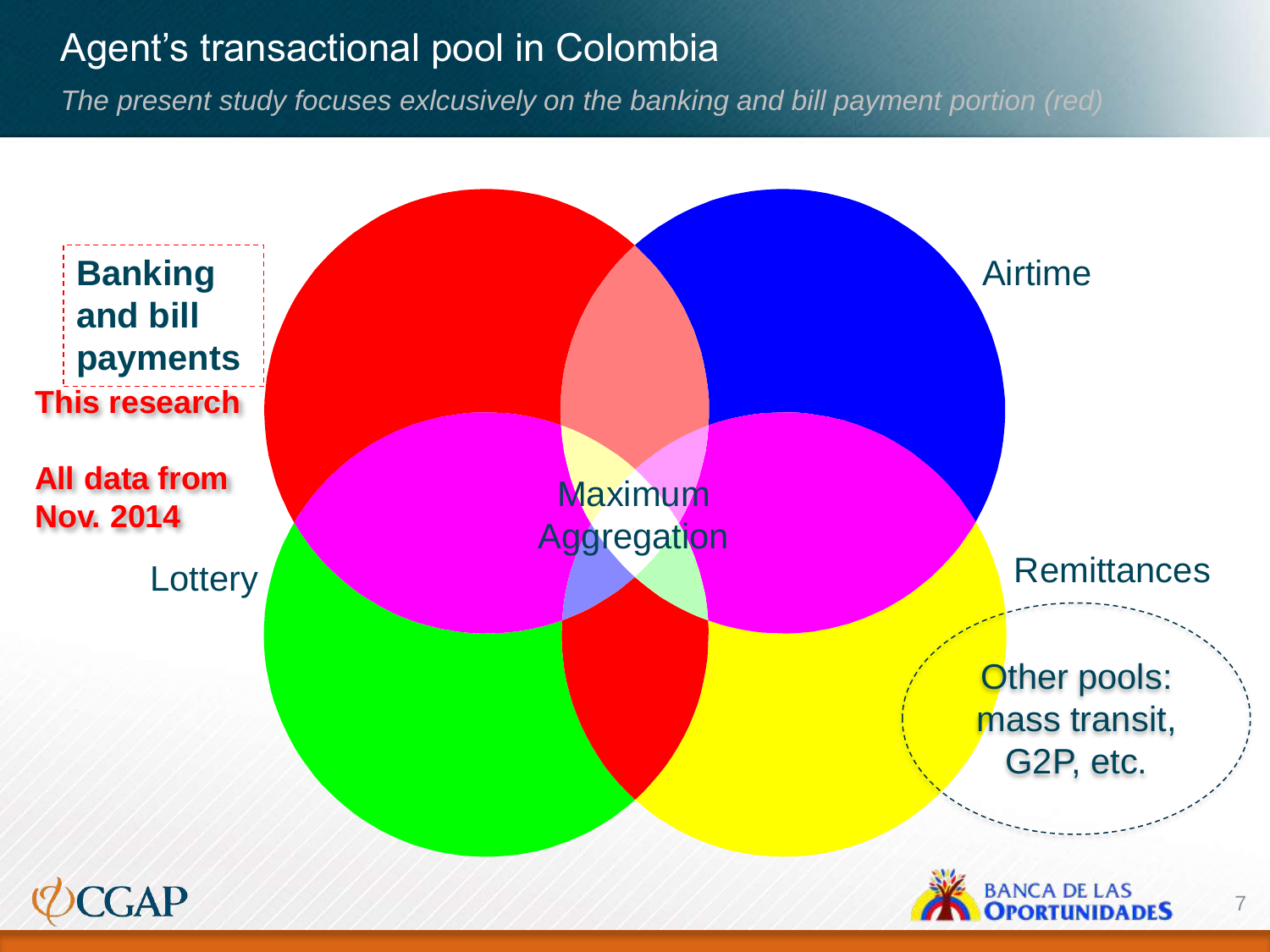## Aggregators bolster access across the urban-rural spectrum

*Their de facto sharing model enables increased coverage and density*



#### **Agents by operator, quantity and share**

Definitions of rurality levels according to DNP. See methodological notes.

ORTUNIDADES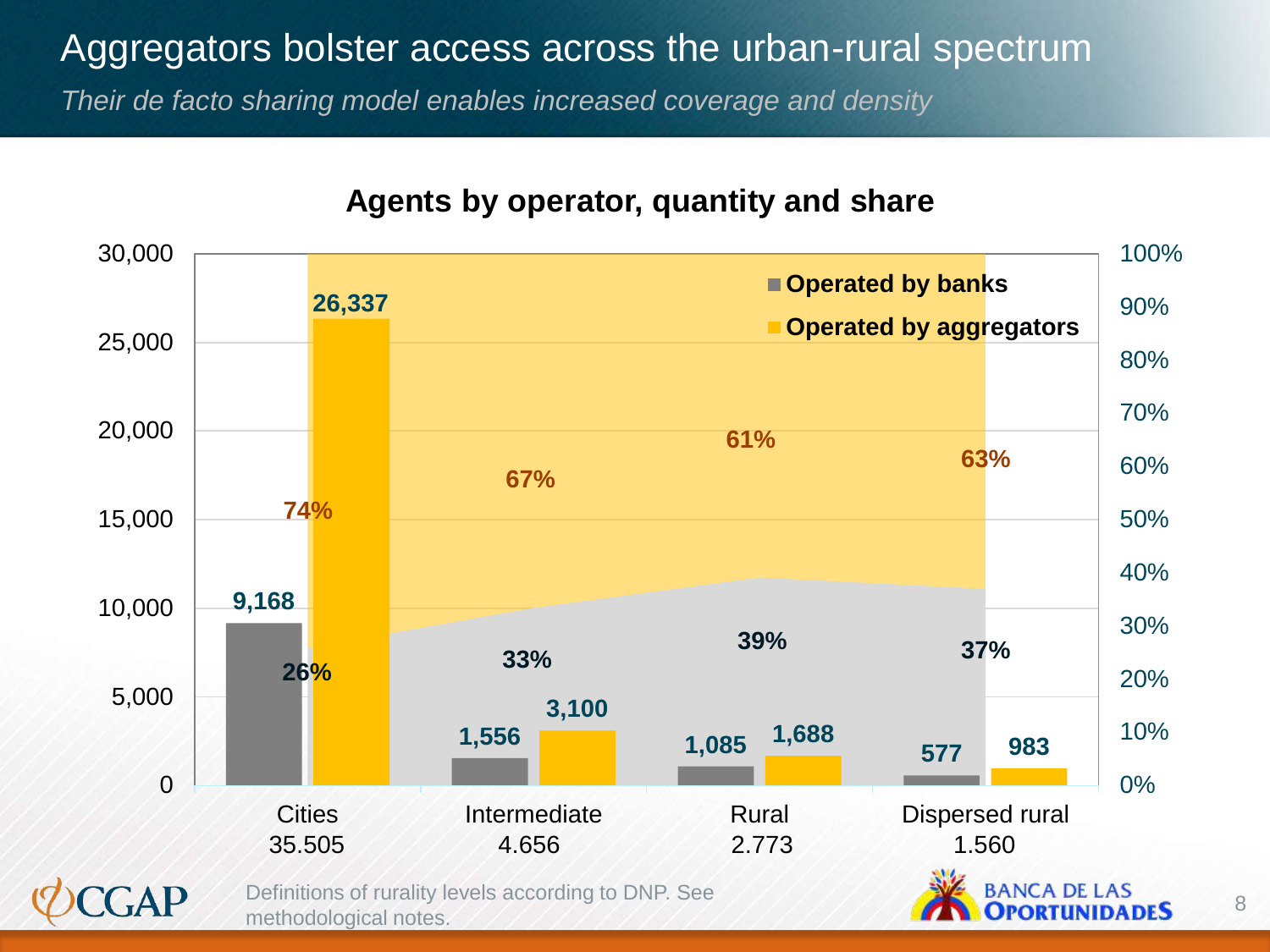## Access point density is significantly lower in rural areas

*Do the characteristics of the transactional pool tell us it could be higher?*



#### **Distribution and density of agents**

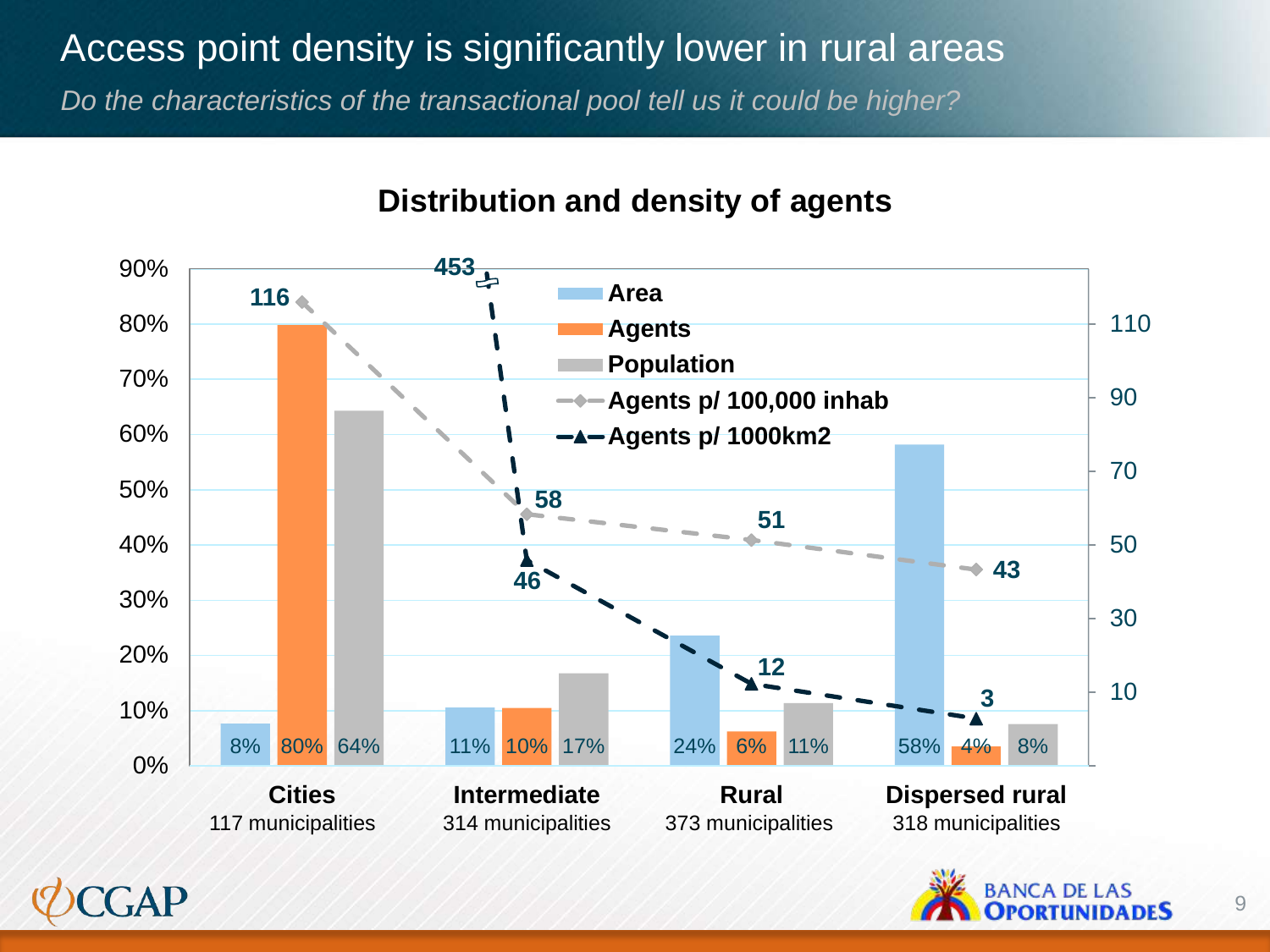## Busier agents reveal potential for growth in rural areas

*More Trx per agent but a leaner transactional pool: less Trx per inhabitant*



#### **Monthly transactions and agent average**

**BANCA DE LAS** 

RTUNIDADES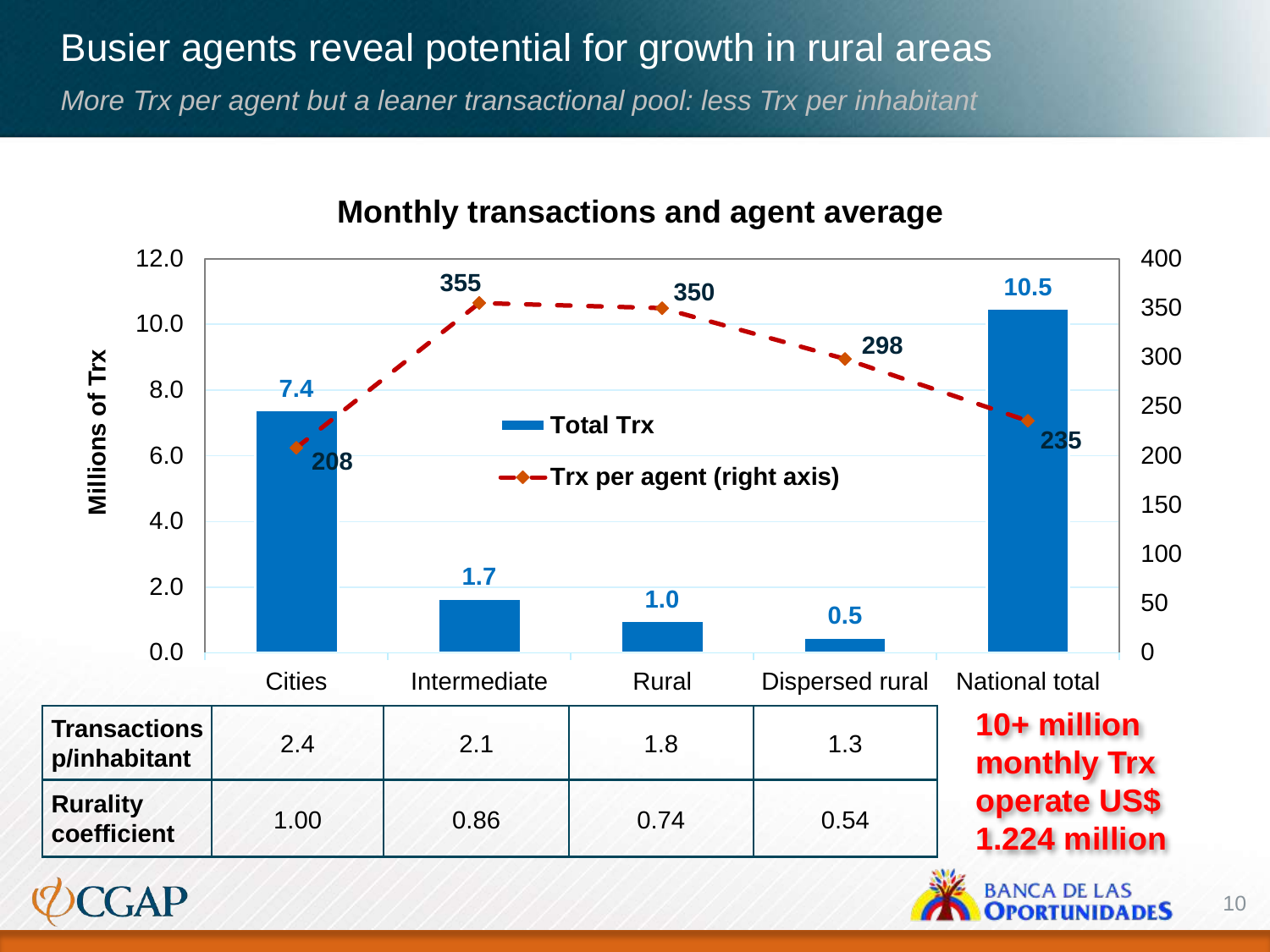# **2. The challenges of rural coverage**

*Which are the specific challenges of increasing rural access points in Colombia*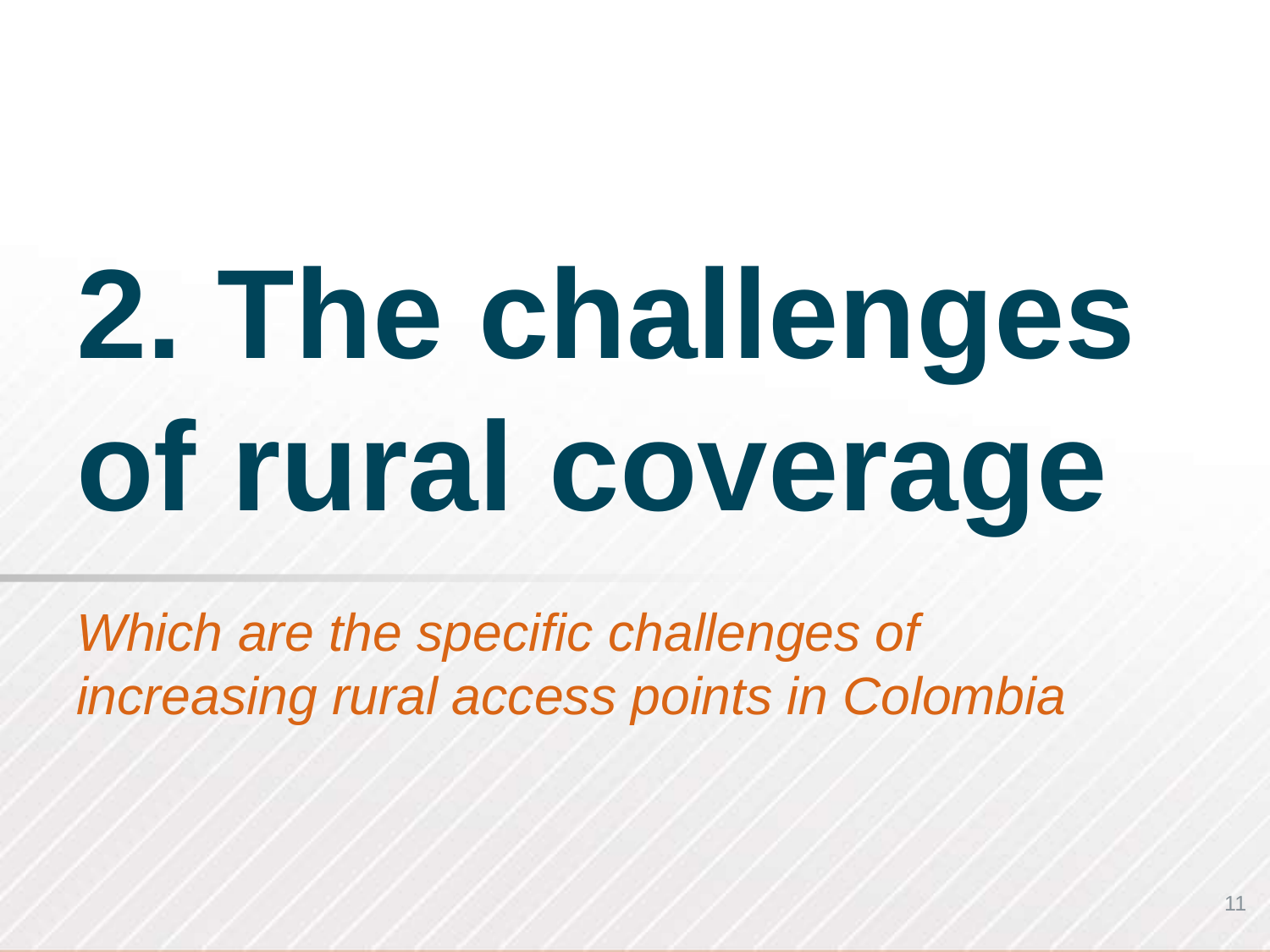*In addition to distance, other factors compound to require greater efficiency*

- The rural coverage challenge is characterized by:
	- Increased demand for cash-out
	- Less payments, leaner transactional pool
	- Higher average transaction value
	- Informal economic environment
	- Preeminence of account-based delivery of financial services



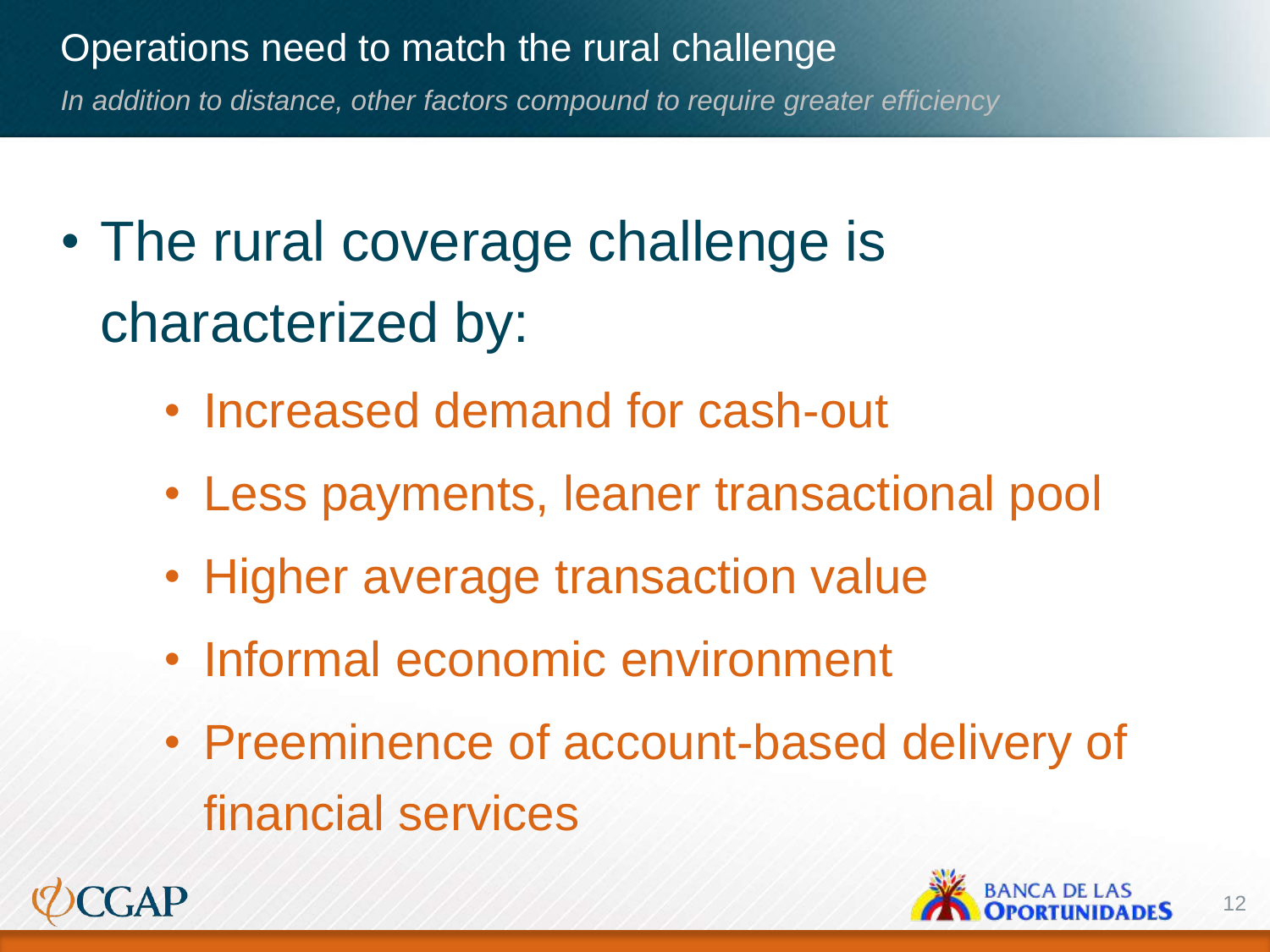## The rural transactional pool is about cash-out

*While in urban areas it is about cash-in through bill payments*



Percentages might not add to 100% as neutral transactions are **the BANCA DE LAS CONSTRUMIDADES** 13 excluded, see methodological notes.

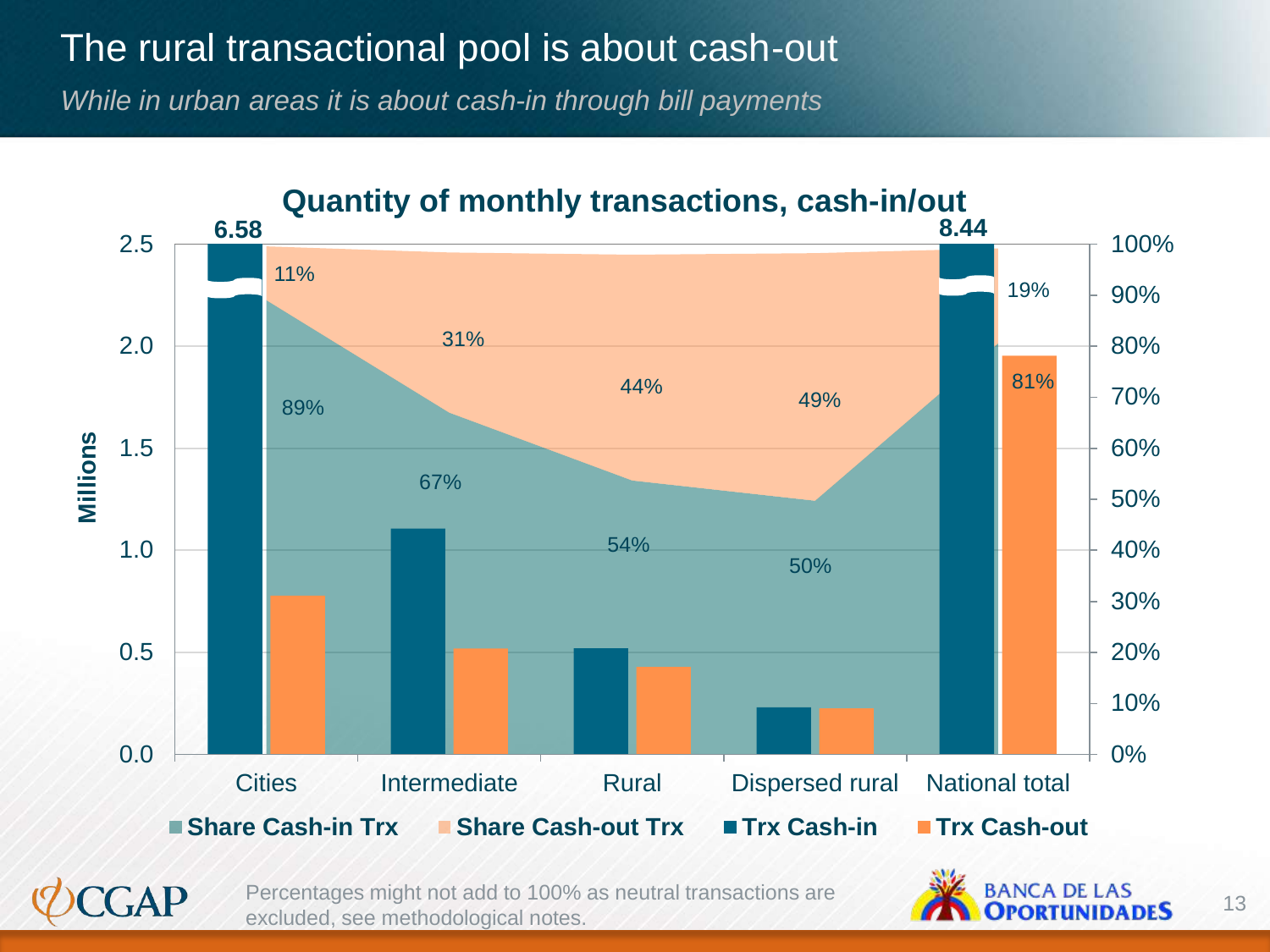## Higher participation of cash-out increases liquidity costs

*Operational stress is compounded in addition to distance*

excluded, see methodological notes.



#### **Monthly value cash-in/out, USD**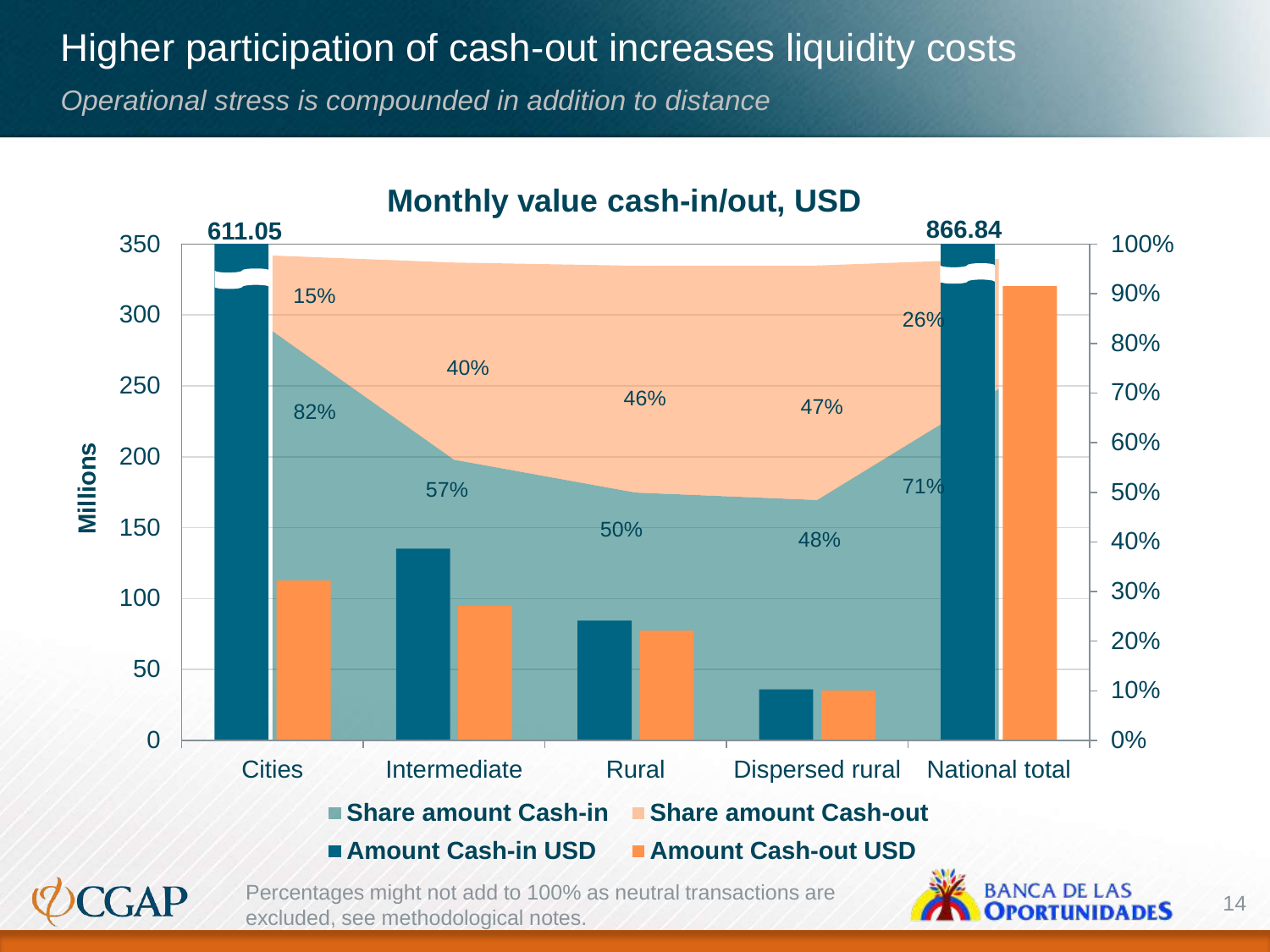## Bill payments are not big business in rural areas

*An indicator of a higher level of informality and a leaner transactional pool*





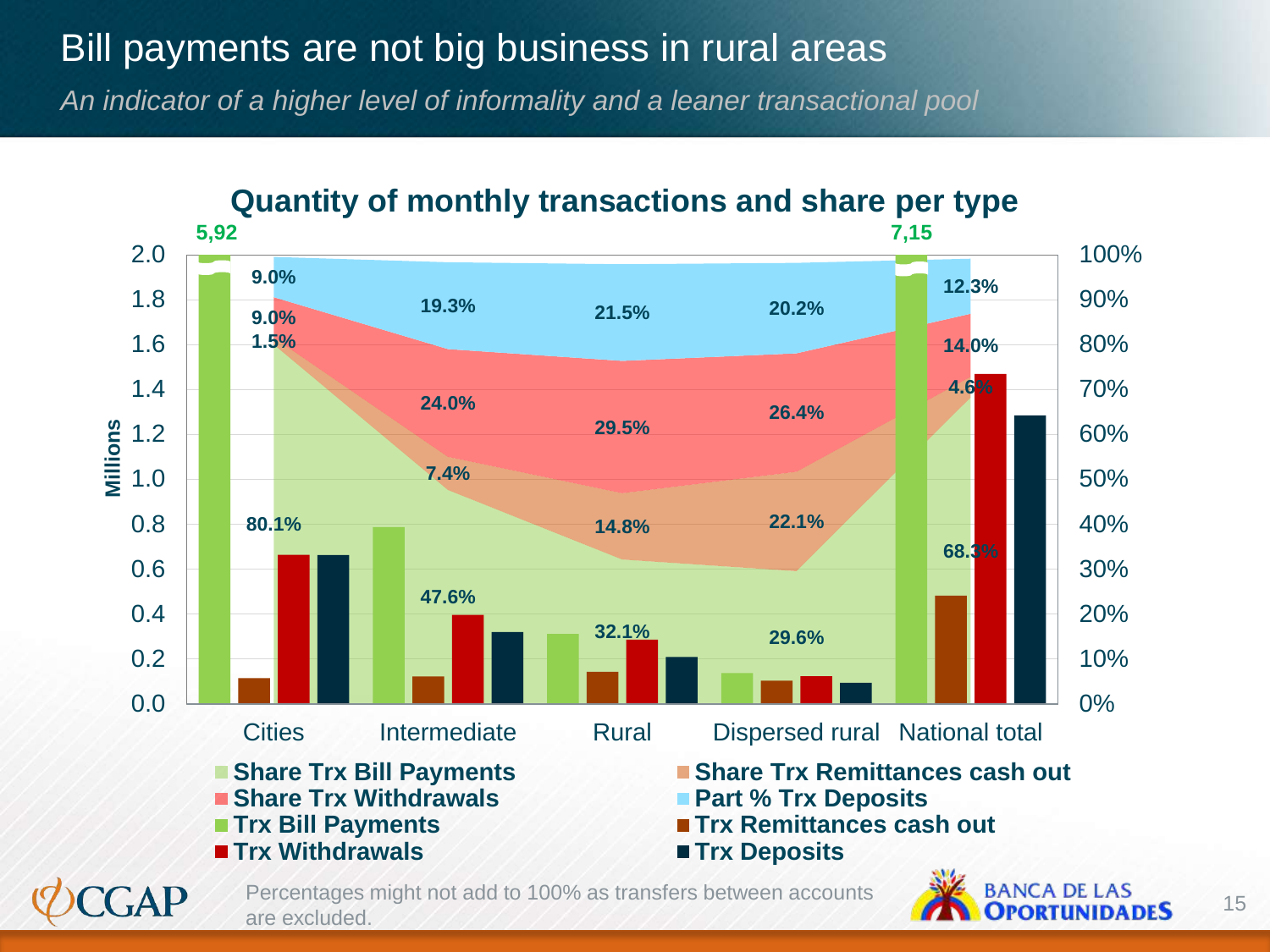## Rural agents are intensively used for withdrawals and deposits

*Government-to-person (G2P) payments augment withdrawal reporting*



Percentages might not add to 100% as transfers between accounts<br> **The Soluded Strange over the Strange of the Strange of the Strange over the Strange Strange Strange Strange Strange Strange Strange Strange Strange Strange** are excluded.

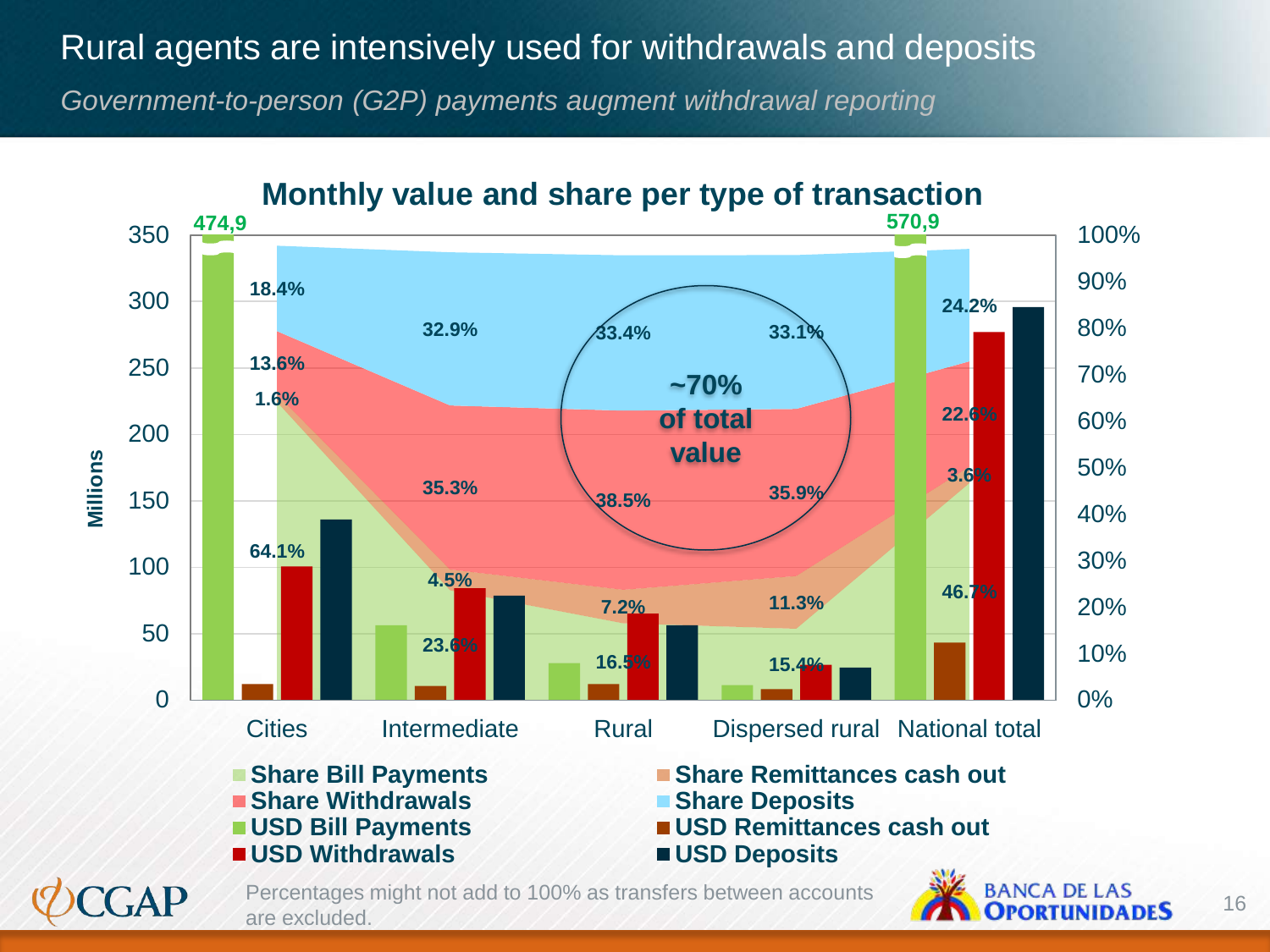## Deposits and withdrawals are up to 50% larger in rural areas

*Higher urban agent density enables smaller and more recurrent transactions*



#### **Average value per transaction type, USD**



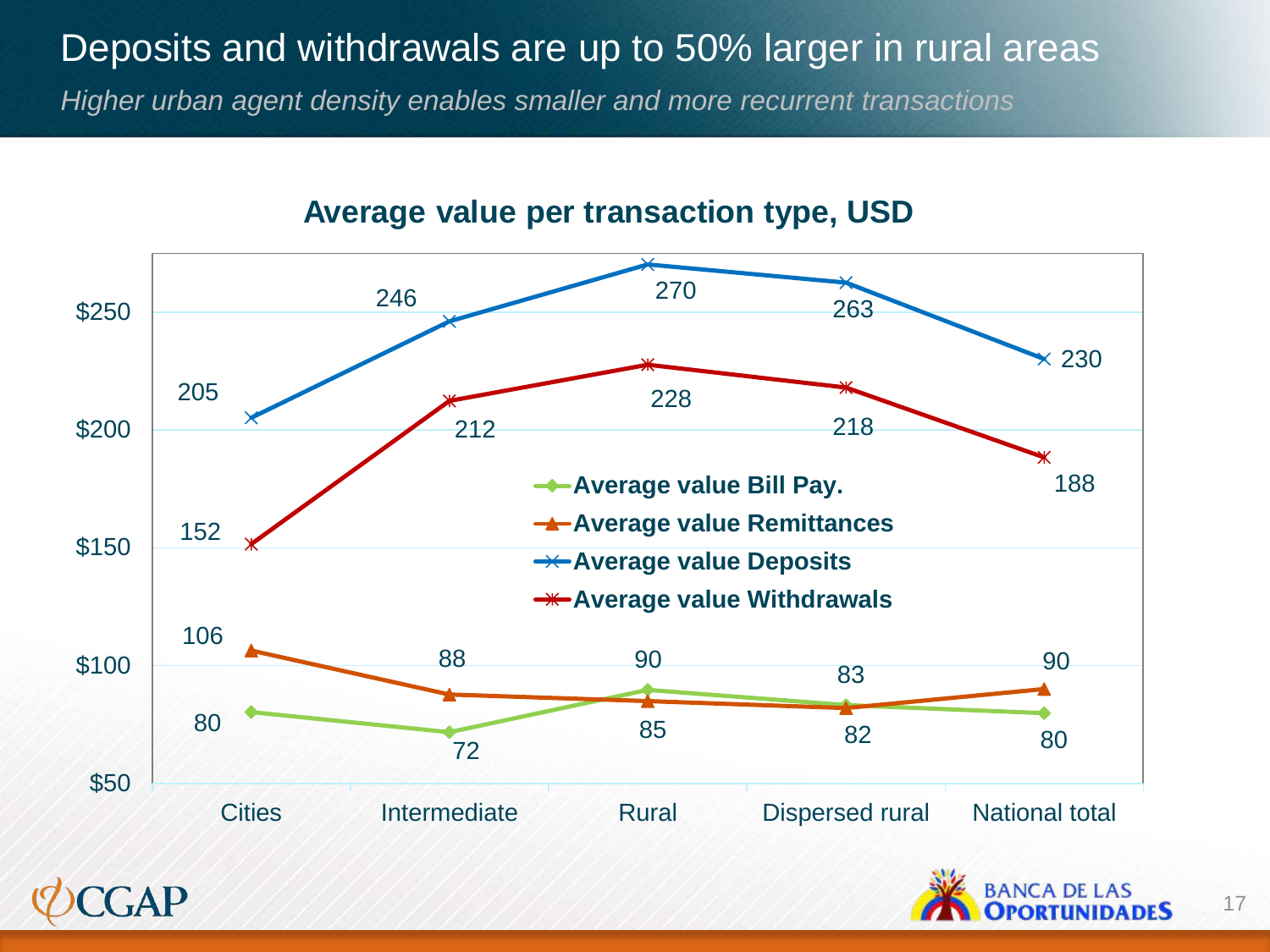### What about delivery models: Accounts vs. counters

*See [Peru](http://www.cgap.org/blog/cashless-cashy-yin-yang-digital-delivery-peru) research for further details on this distinction*







18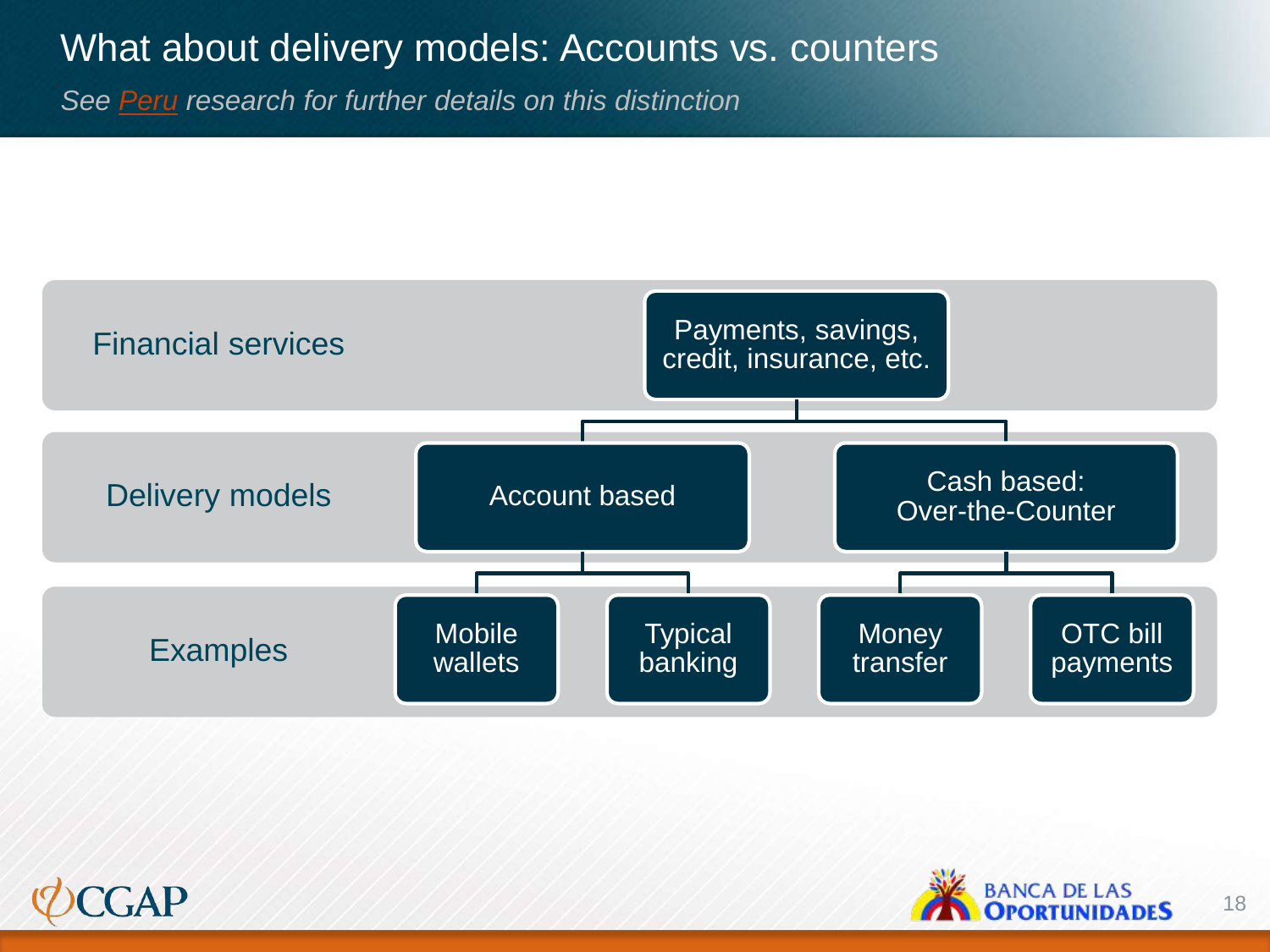## Accounts are more relevant for rural agents

*Reveals rich financial life in rural areas and a need to move cash around*



#### **Quantity of transactions, account and nonaccount based**



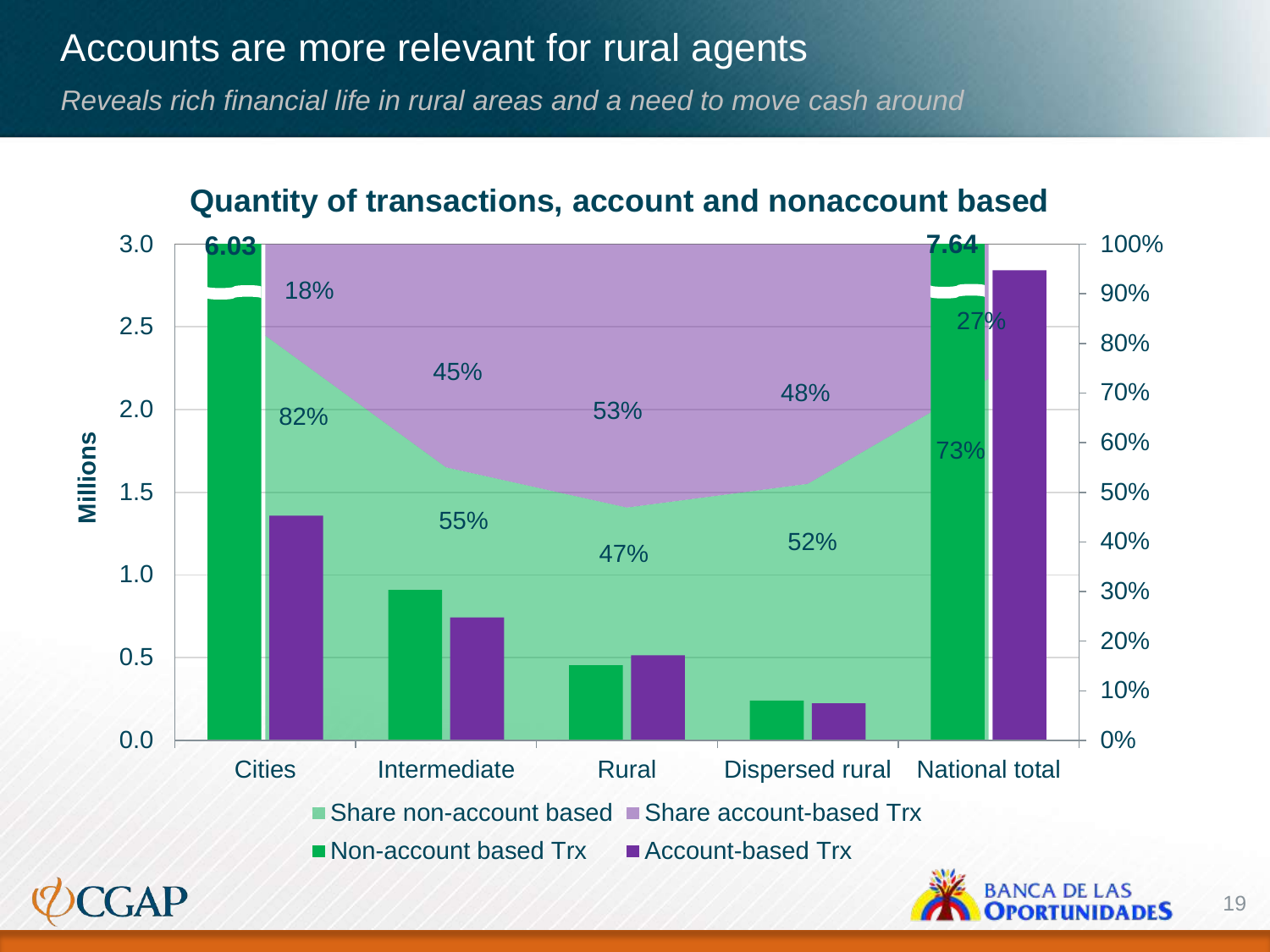## Large rural share of account operated value

*Further research is needed to better understand the rural use cases of accounts*







20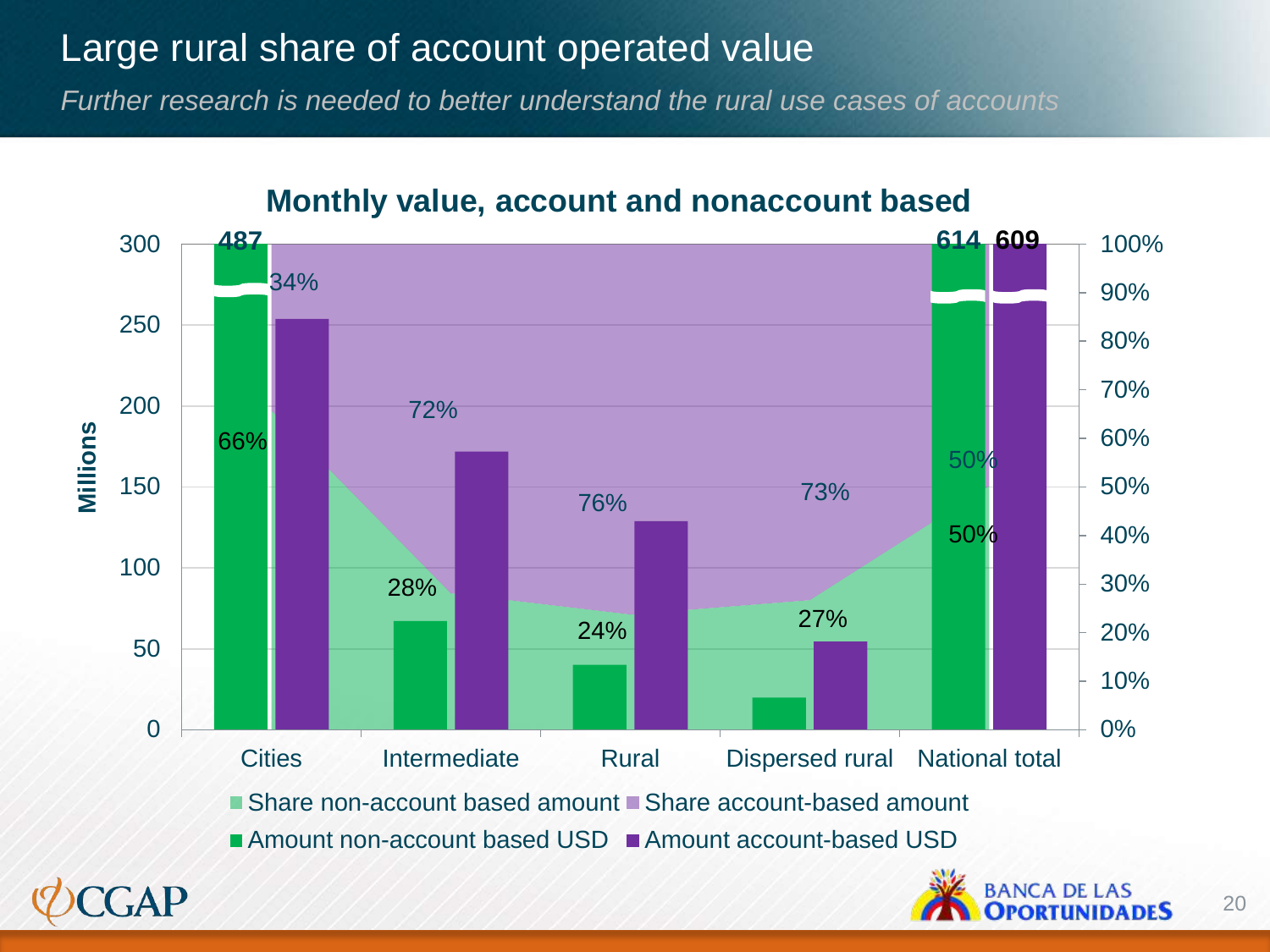# **3. Strategies to increase rural access in practice**

*How and where to act? Where is the frontier for the existing business models?*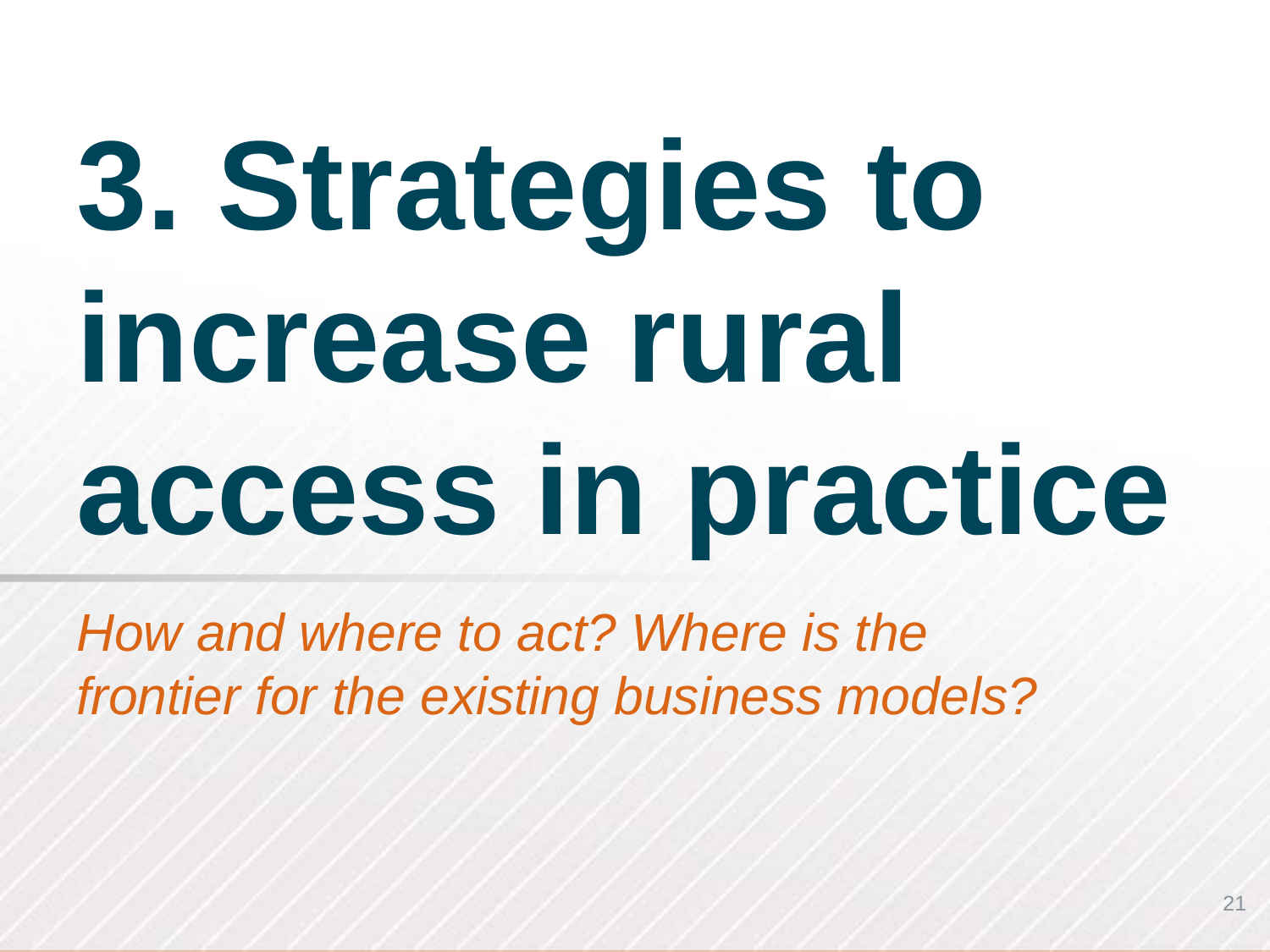*Considering the trade-off between agent increase and sustainability*

- 1. Aggregation to tap more transactions
- 2. Service-level tiering to reduce costs
- 3. Busy rural agents for easier expansion
- 4. Catching sight of the coverage frontier: innovation and public policy



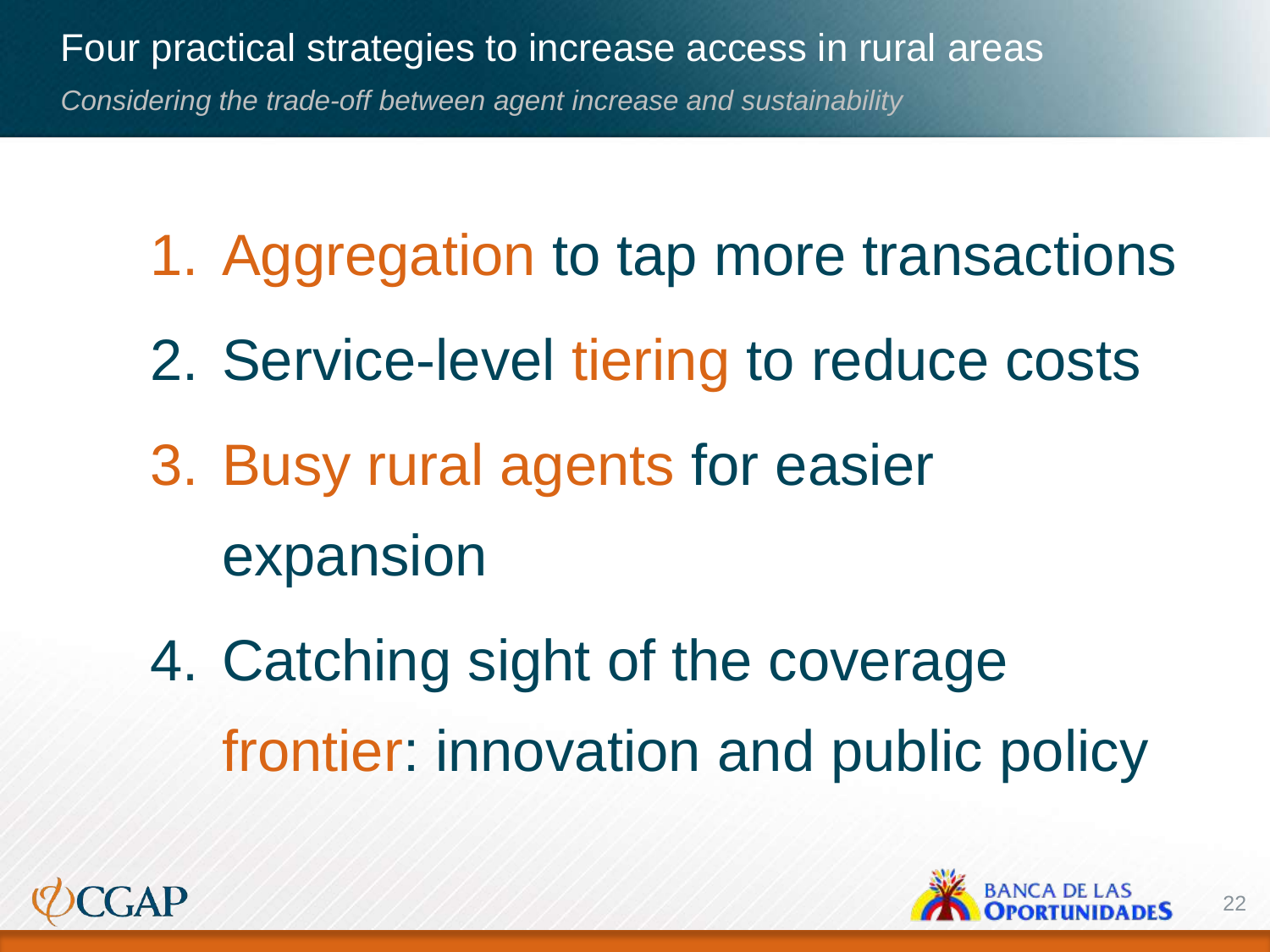## 1. Aggregation as an operational efficiency strategy

*Leveraging the ability to tap into a larger portion of the rural transactional pool*

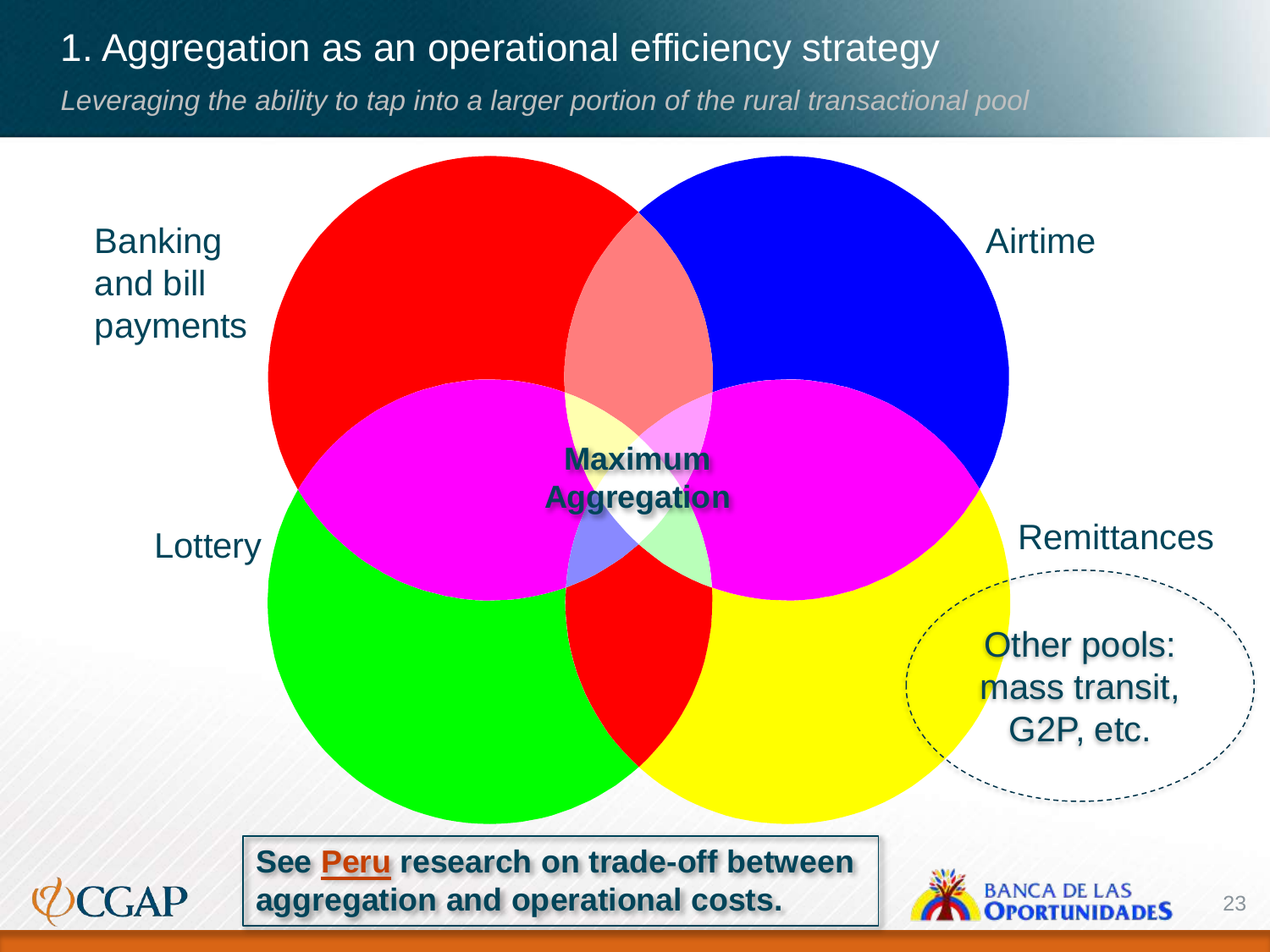## 2. Agent tiering or levels of service to reduce costs

*Adding lighter agents that need less transactions to be viable can increase coverage*





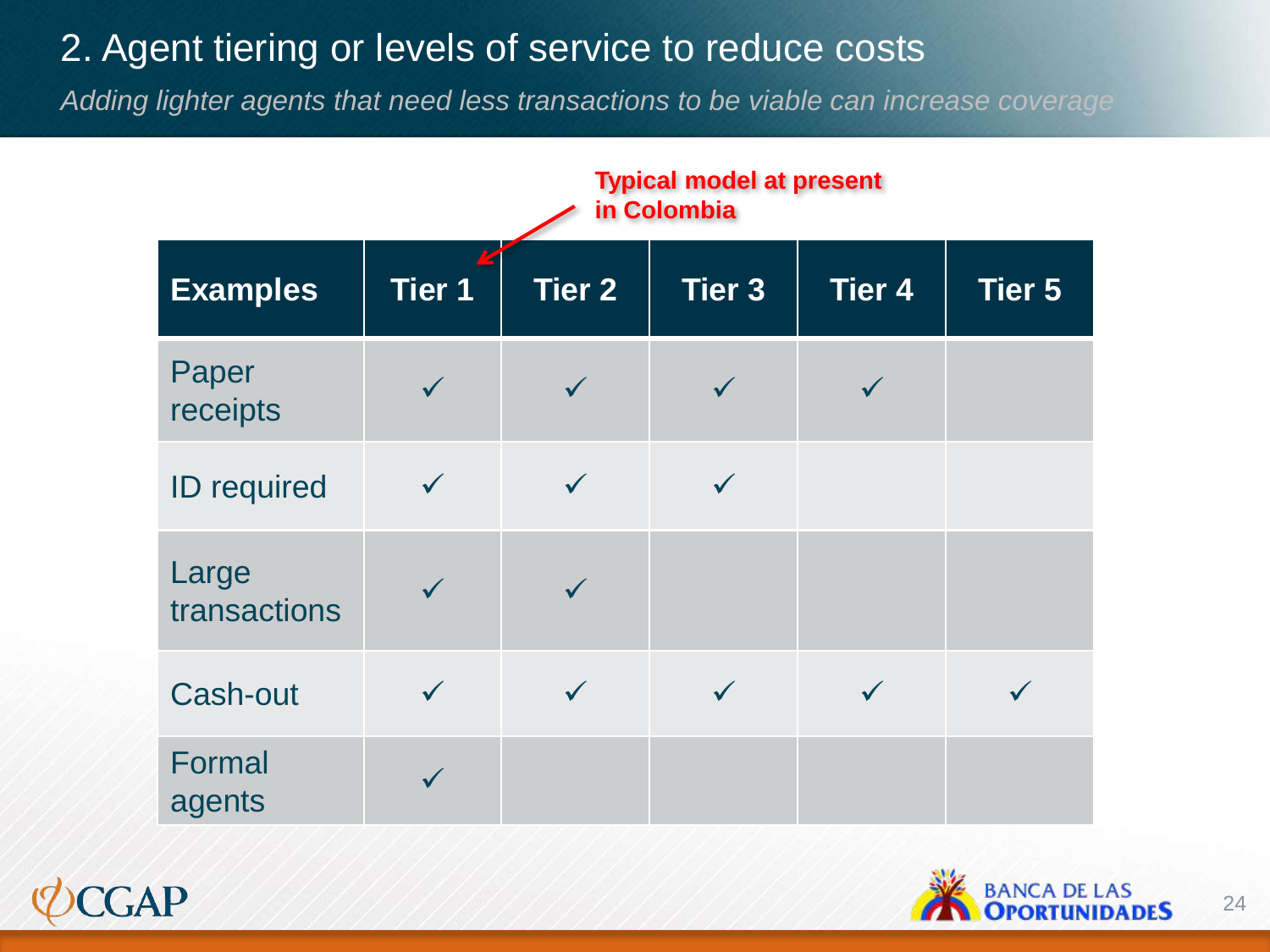## 3. Busier rural municipalities have room for more agents

*The existing business model can deliver increased coverage in these areas*





25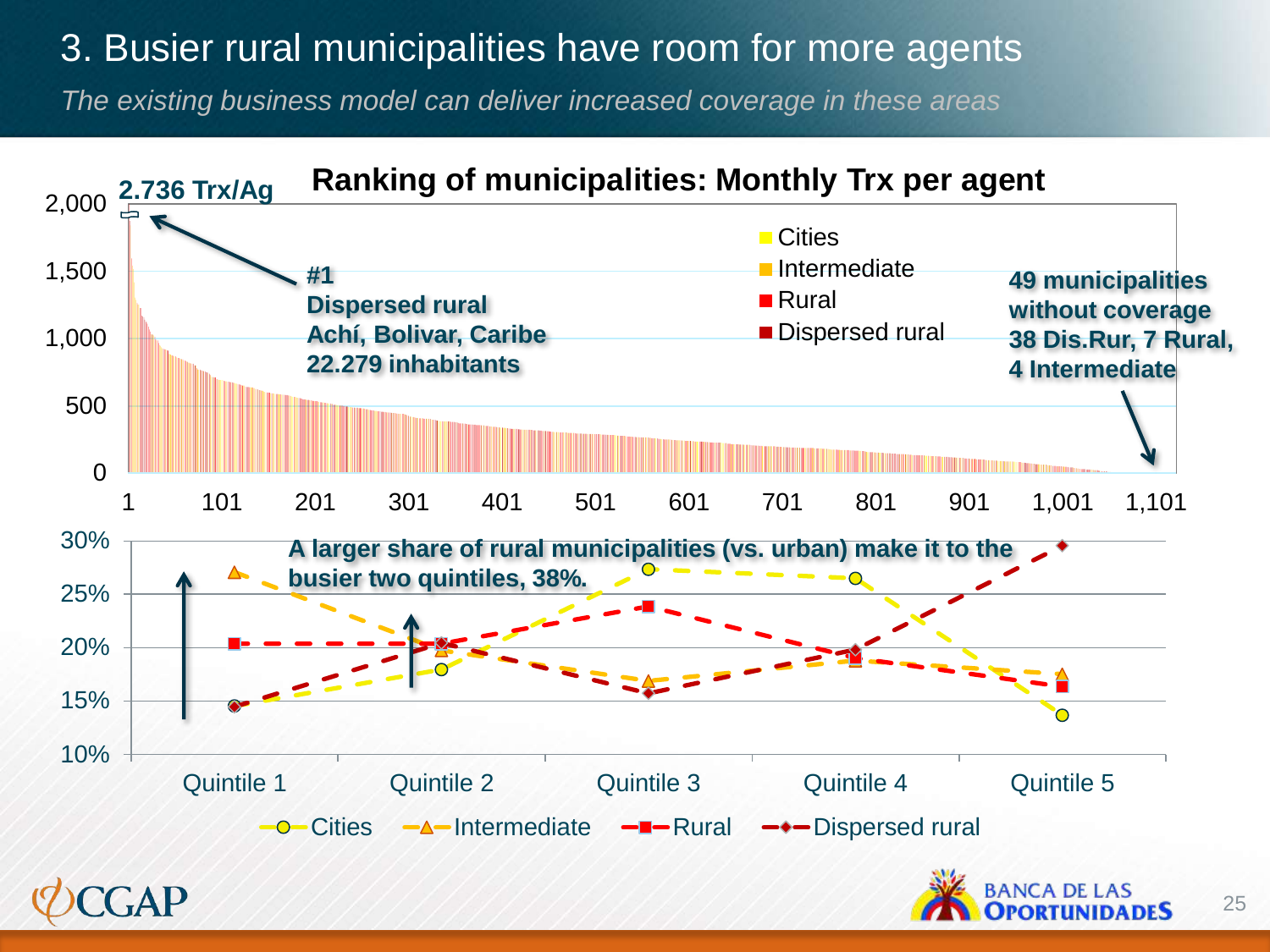## Location of rural municipalities with busier agents

*Top two quintiles of previous chart on slide 26*



**38% of all 691 rural agents fall in this category.** 

**Positive trade-off between increased access and viability:**

**Additional agents would not erode average transaction levels per agent below sustainability.**

**There is still room to divide the local transactional pool by more agents.**

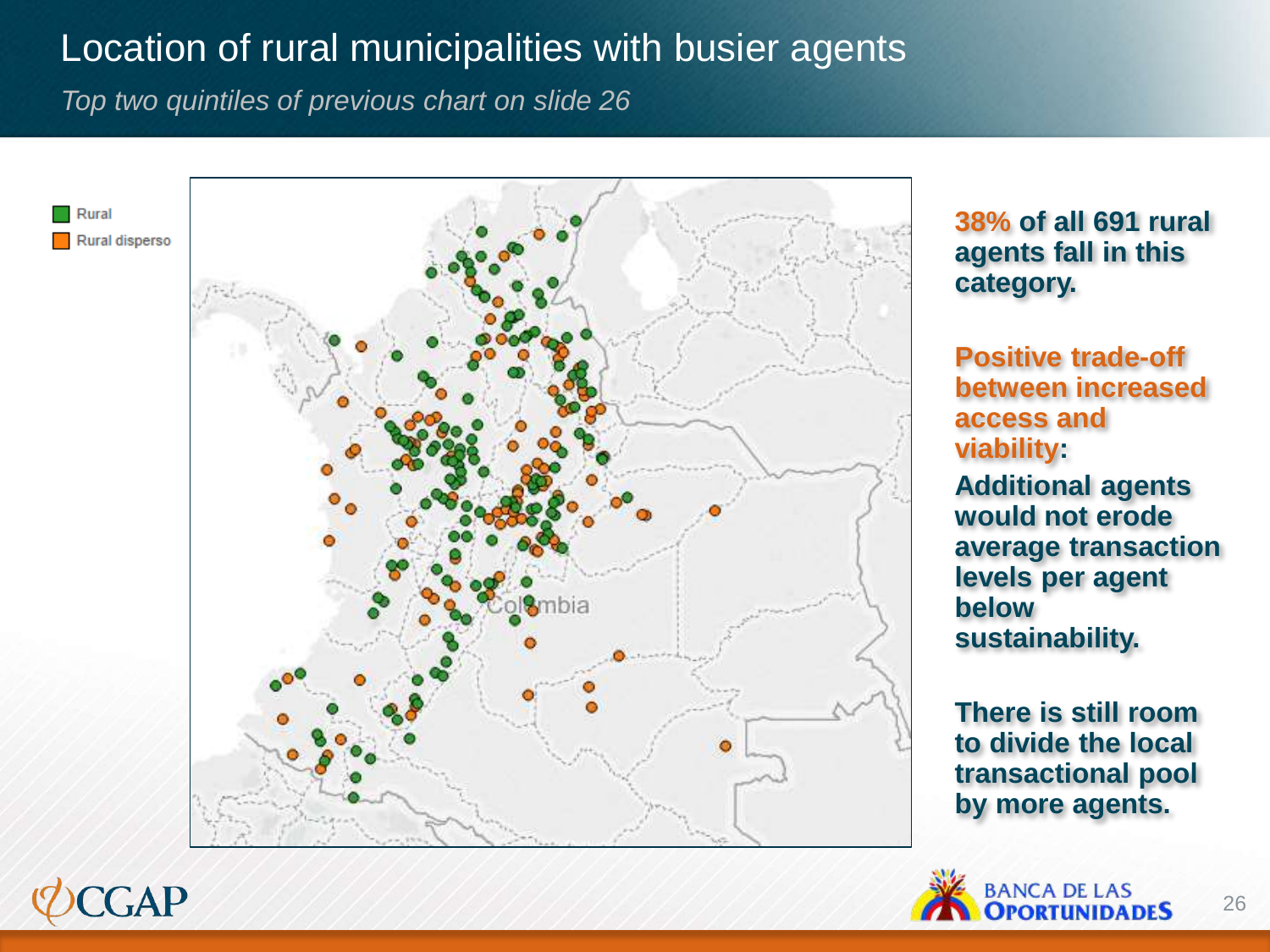## 4. Where next: Descrying the coverage frontier

*High proportion of rural disperse municipalities in quintile 5*





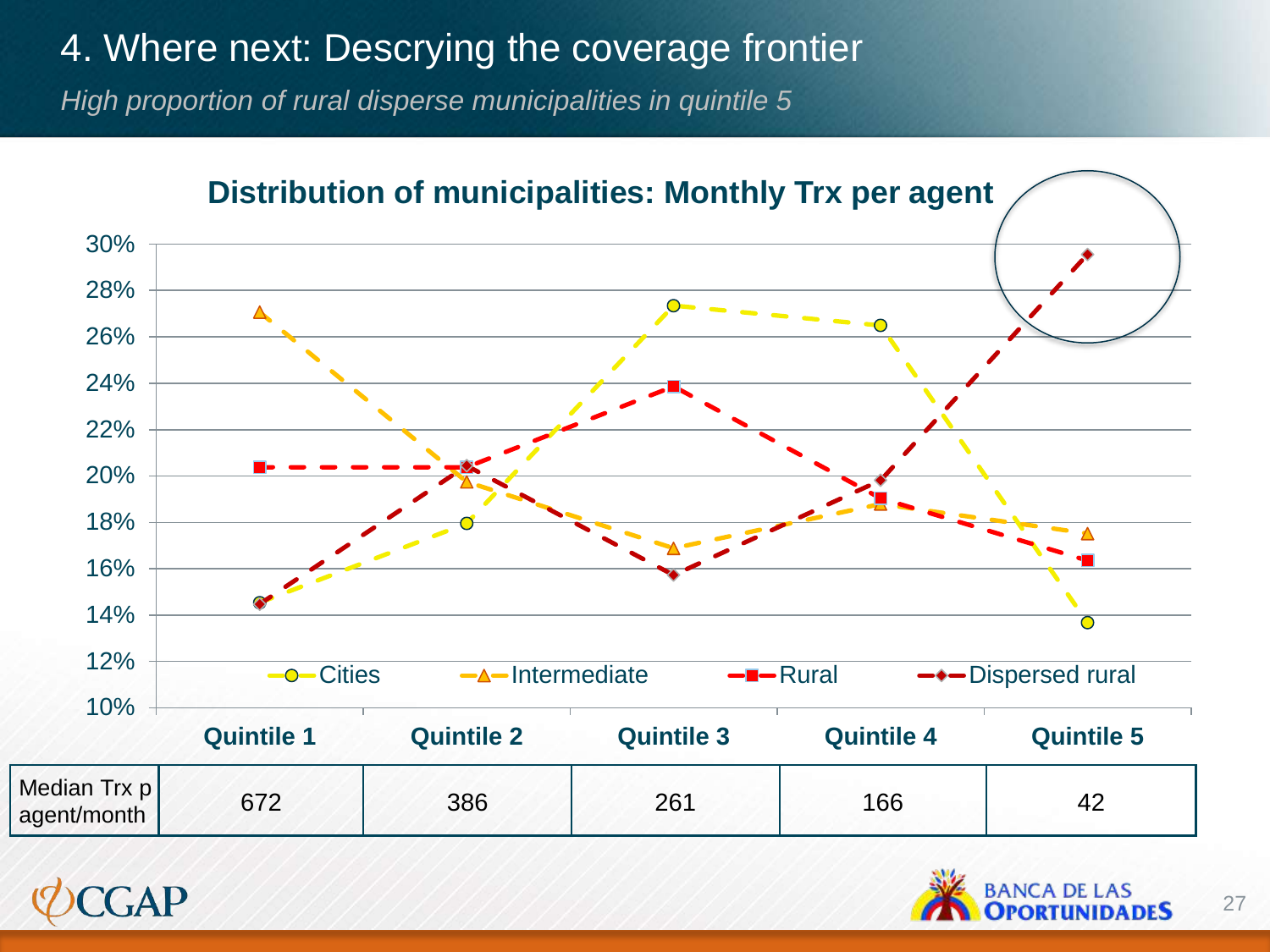## Agent network managers are minimizing Q5 municipalities

*But this is not the case for dispersed rural municipalities*



\* The frontier is defined as the group of municipalities in which access points are most likely not viable or sustainable within the



existing business models of agent network operation.

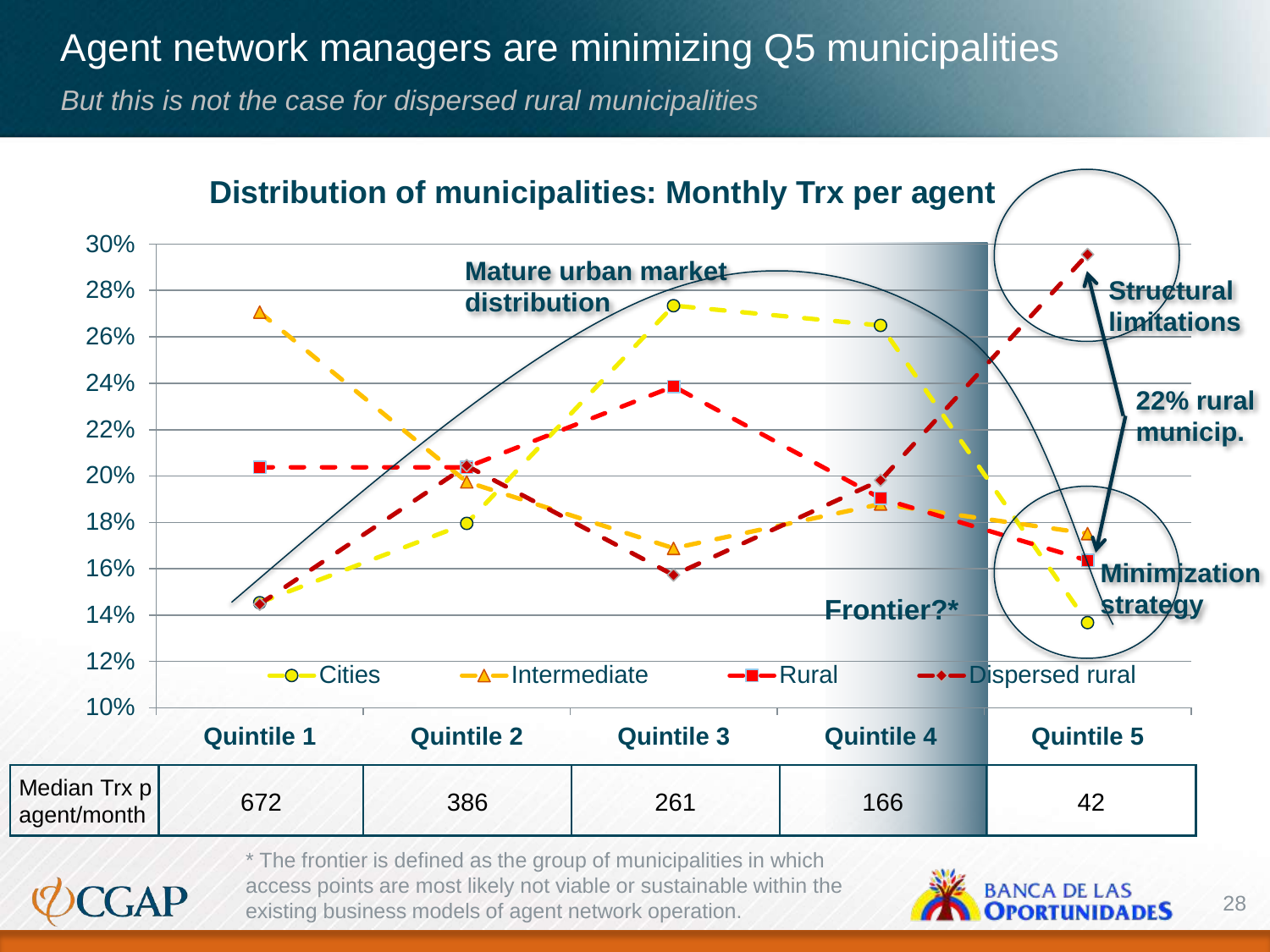## Location of frontier rural municipalities

#### *Fifth quintile of previous chart*



#### **22% of rural agents fall into this category.**

#### **How is this frontier defined?**

**Agents are viable and desirable at least when they break even. Network managers are constantly seeking to minimize the proportion of unviable agents. \***

**Taking the more mature urban market as a reference in the previous slide, the minimization strategy is evident beyond quintile 4, thus the frontier. The proportion of agents in quintile 5 drops significantly.**

**The higher proportion of rural agents beyond this sustainability frontier, reveals the struggles of operating in these locations, as described in the previous sections.**

**Further research is needed to be able to assess individual agents rather than municipalities.**



See [Peru](http://www.cgap.org/blog/cashless-cashy-yin-yang-digital-delivery-peru) research on transactional break-even point and agent viability.

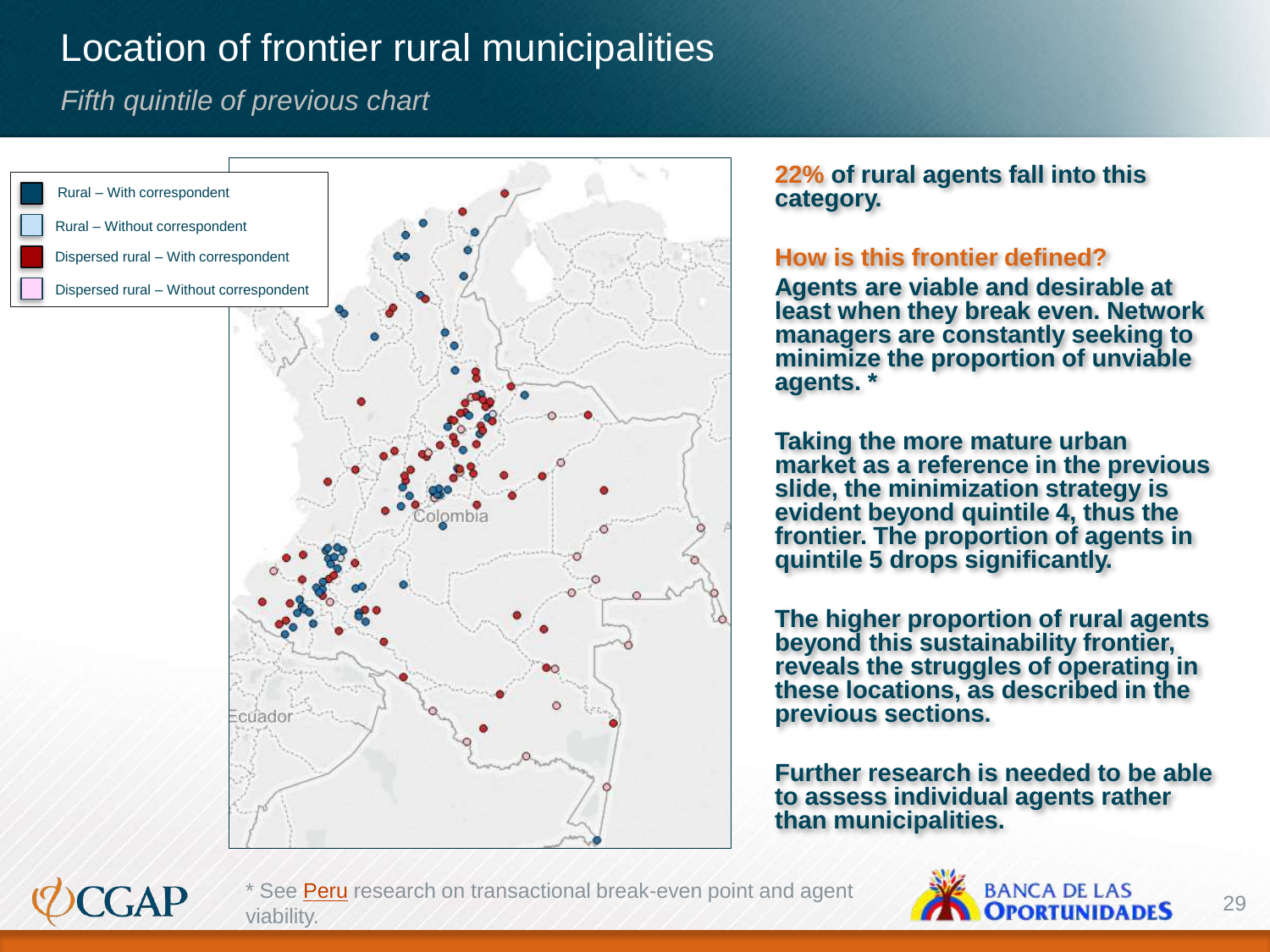## The road ahead

*Areas where action can yield benefits in the short term*

- Data collection and reporting:
	- Improvement of gathering tools and procedures for the banking agent channel.
- Public policy action:
	- Design of policies to address the challenges that impede the existing the business models to cater to the rural disperse areas.
- Data insight and innovation:
	- Data analytics can provide insight and boost operational efficiency, e.g., as a predictor of cash withdrawals in each access point of the network.
- Further research:
	- A study encompassing agents as a unit of analysis (rather than municipalities) over a longer period of time will provide more clear insights about how to increase operational efficiency and where the coverage frontier lies, for example, finding the transactinal break-even point for each business model and location.
	- Research into understanding the role agents could have in reducing the gender gap in access to financial services, for example, female agents.



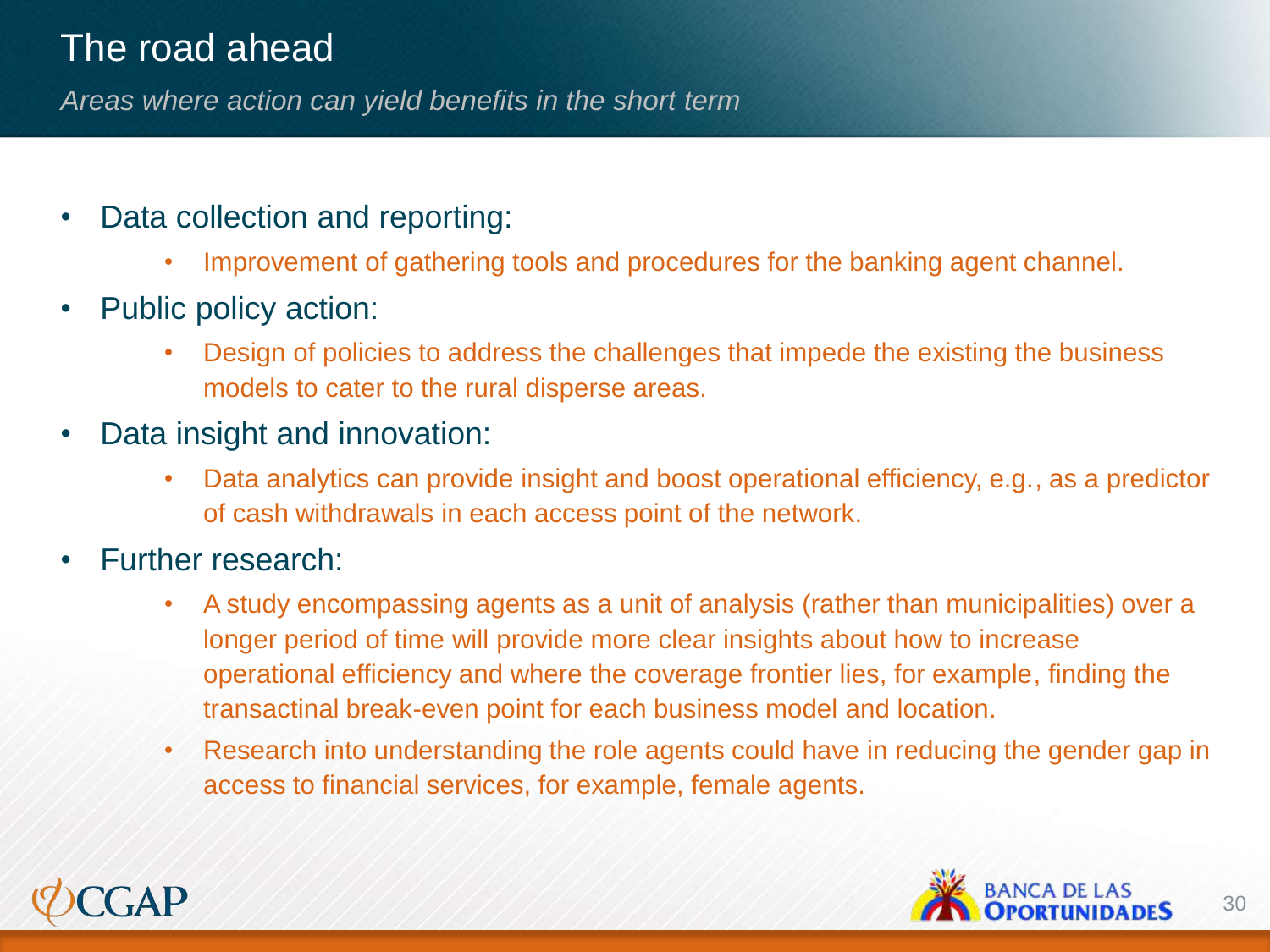

#### **Advancing financial inclusion to improve the lives of the poor**



www.cgap.org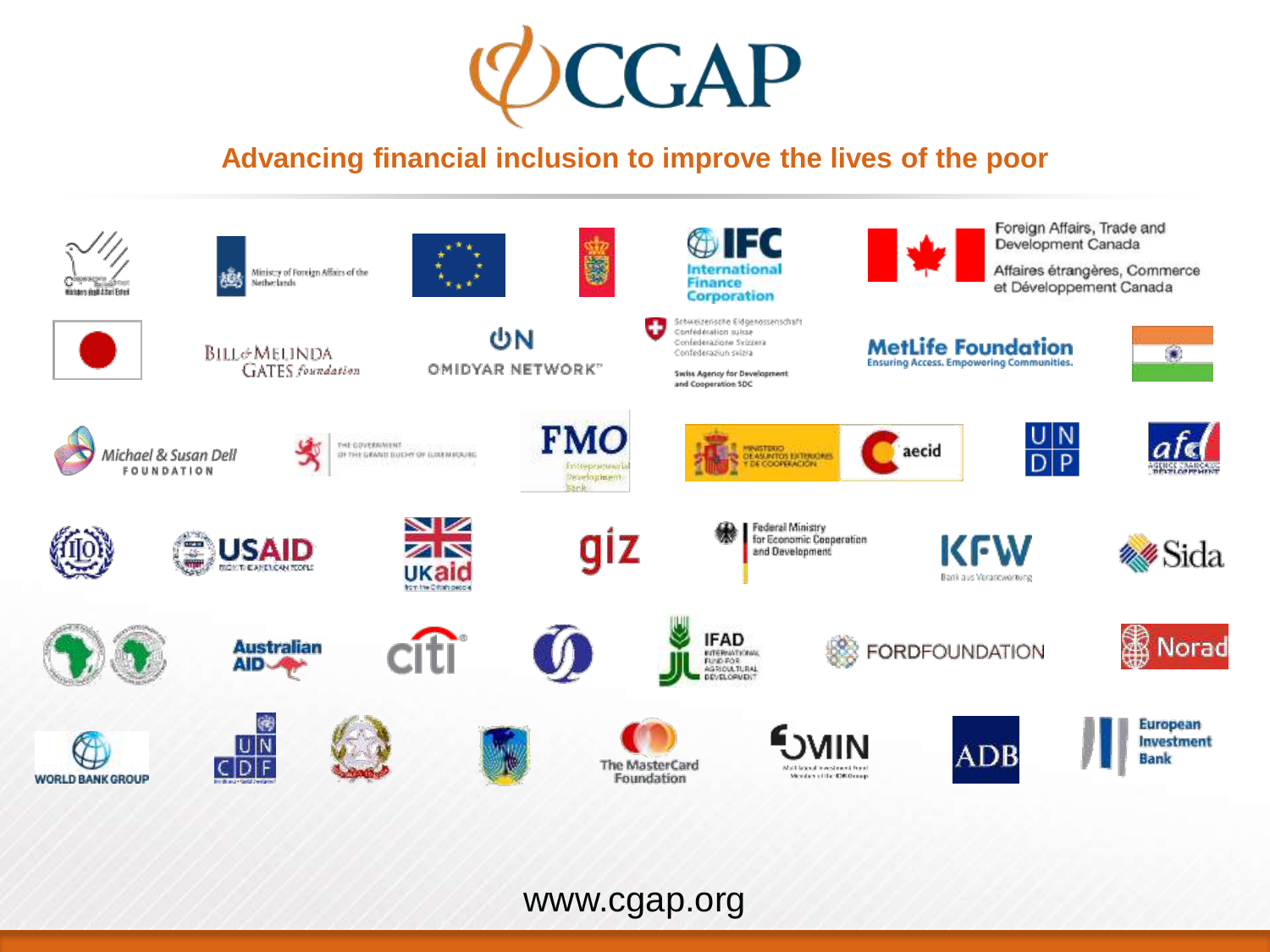## Methodological notes 1

#### Transactional types *Transactional types*

| <b>Classification of the</b><br>operations in the study                                         | Type of operation according<br>to report F398                          | <b>Definition</b>                                                                                                                      | <b>Segmentation cash-in/cash-out</b> |                 |                | <b>Segmentation according</b><br>to delivery model |                             |
|-------------------------------------------------------------------------------------------------|------------------------------------------------------------------------|----------------------------------------------------------------------------------------------------------------------------------------|--------------------------------------|-----------------|----------------|----------------------------------------------------|-----------------------------|
|                                                                                                 |                                                                        |                                                                                                                                        | <b>Cash-in</b>                       | <b>Cash-out</b> | <b>Neutral</b> | <b>Account</b><br>based                            | <b>Not account</b><br>based |
| <b>Bill payments</b>                                                                            | Collections                                                            | Payment of public and private<br>services, social security,<br>taxation and agreements                                                 | X                                    |                 |                |                                                    | X                           |
|                                                                                                 | Payment of<br>financial obligations                                    | Cash payments of financial<br>obligations of any kind of credit,<br>including credit card payments.                                    | X                                    |                 |                |                                                    | X                           |
| Remittances cash out                                                                            | Money orders (giros bancarios)<br>received and third-party<br>payments | Receipt of money orders within<br>the national territory.                                                                              |                                      | X               |                |                                                    | $\mathsf{X}$                |
| <b>Deposits</b>                                                                                 | <b>Deposits</b>                                                        | Cash deposits in checking<br>accounts and savings<br>laccounts.                                                                        | X                                    |                 |                | X                                                  |                             |
| Withdrawals                                                                                     | <b>Withdrawals</b>                                                     | Cash withdrawals from<br>checking accounts and savings<br>accounts.                                                                    |                                      | X               |                | X                                                  |                             |
| <b>Transfers</b>                                                                                | <b>Transfers</b>                                                       | Transfers of funds between<br>accounts, either checking or<br>savings accounts.                                                        |                                      |                 | X              | X.                                                 |                             |
| Operations that have not<br>been included as they<br>represent less than 0.01%<br>of the total. | Money orders<br>(giros bancarios) sent                                 | Money orders sent within the<br>national territory.                                                                                    | $\mathsf{X}$                         |                 |                |                                                    | X                           |
|                                                                                                 | Administrative transactions                                            | Includes the opening of<br>checking and savings accounts;<br>the opening of CDs and loan<br>applications for any kind of<br>portfolio. |                                      |                 | X              | n/a                                                | n/a                         |



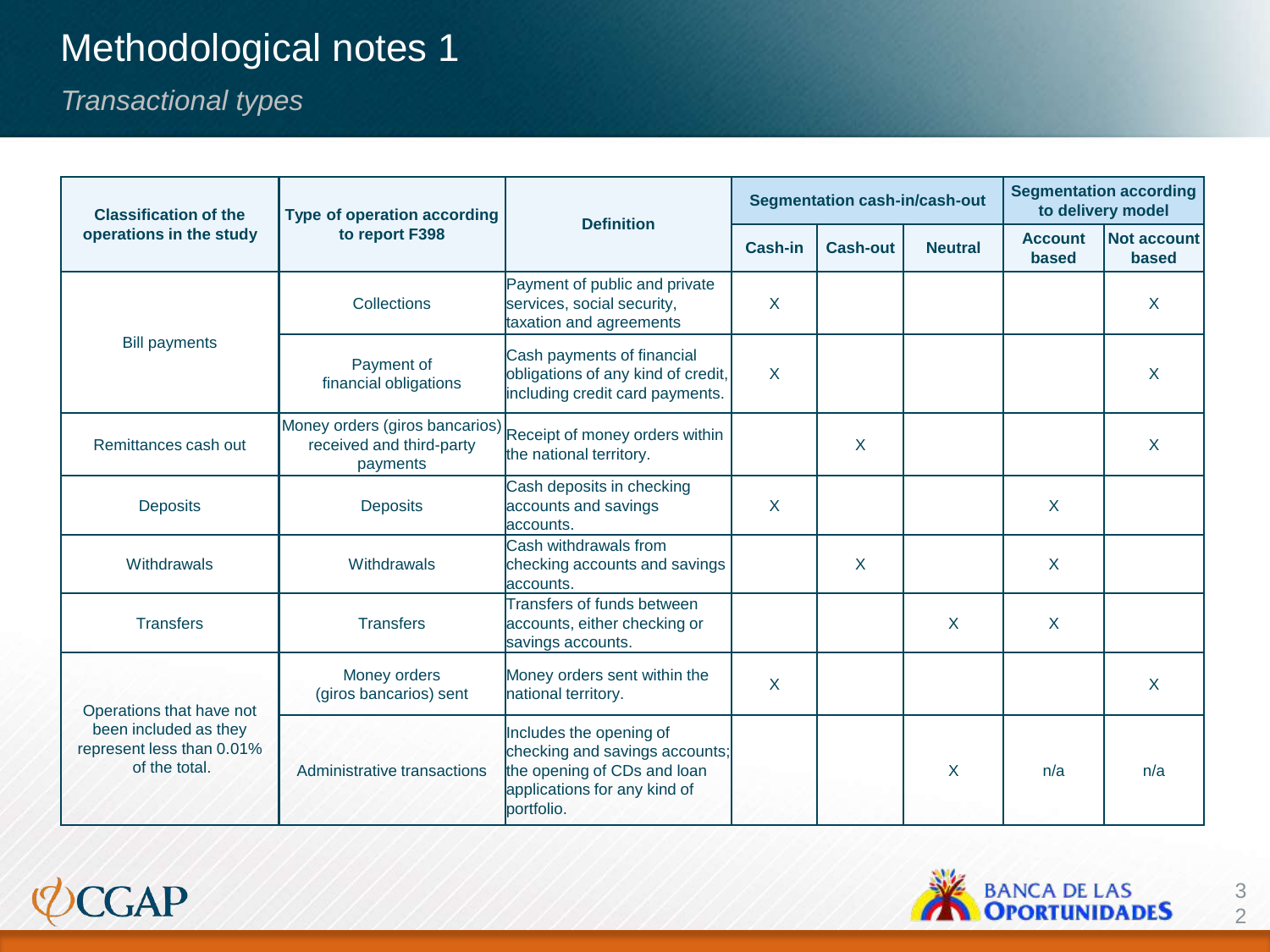## Methodological notes 2

*Rurality classification*

- Classificaction of the municipalities and townships in Colombia, according to how rural they are, elaborated by the  $DNP - 2014$ . For more details, visit  $DNP$  [here](https://colaboracion.dnp.gov.co/CDT/Estudios Econmicos/2015ago6 Documento de Ruralidad - DDRS-MTC.pdf).
	- Four categories:
		- i. Cities and agglomerations
		- ii. Intermediate
		- iii. Rural
		- iv. Dispersed rural
	- Consider the following criteria:
		- a. Demographic characteristics of the population
		- b. Level of connectivity between the municipalities
		- c. Most relevant ecnomic activities
		- d. Vocation and land use
		- e. Different ownership structures (indigenous reserves, collectively held lands, and others)
- Municipality. Basic unit of political and administrative division in Colombia: The municipalities have political, fiscal and administrative autonomy within the limits set by the constitution and national laws. As of November 2014, there were 1,102 municipalities.
- *Corregimiento departamental* (CD). A township, an alternative administrative unit used by areas of very low population density; these areas have limited autonomy. As of November 2014 there were 20 CDs.
- For additional details, visit DANE [here](https://geoportal.dane.gov.co/v2/?page=elementoDivipola).